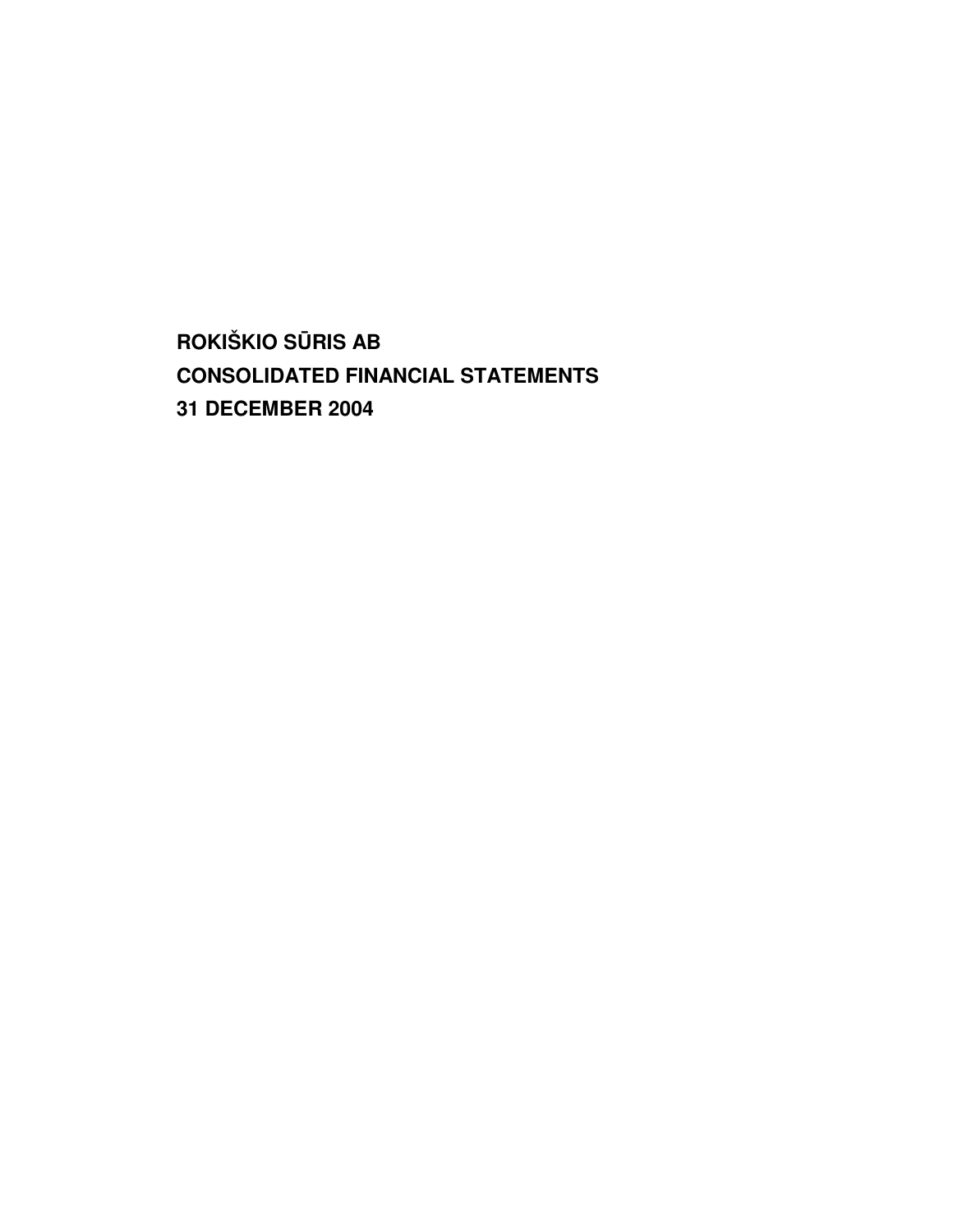# **CONTENTS**

| Auditor's report                               | - 3            |
|------------------------------------------------|----------------|
| Consolidated income statement                  | $\overline{a}$ |
| Consolidated balance sheet                     |                |
|                                                |                |
| Consolidated cash flow statement               |                |
| Notes to the consolidated financial statements | $8 - 27$       |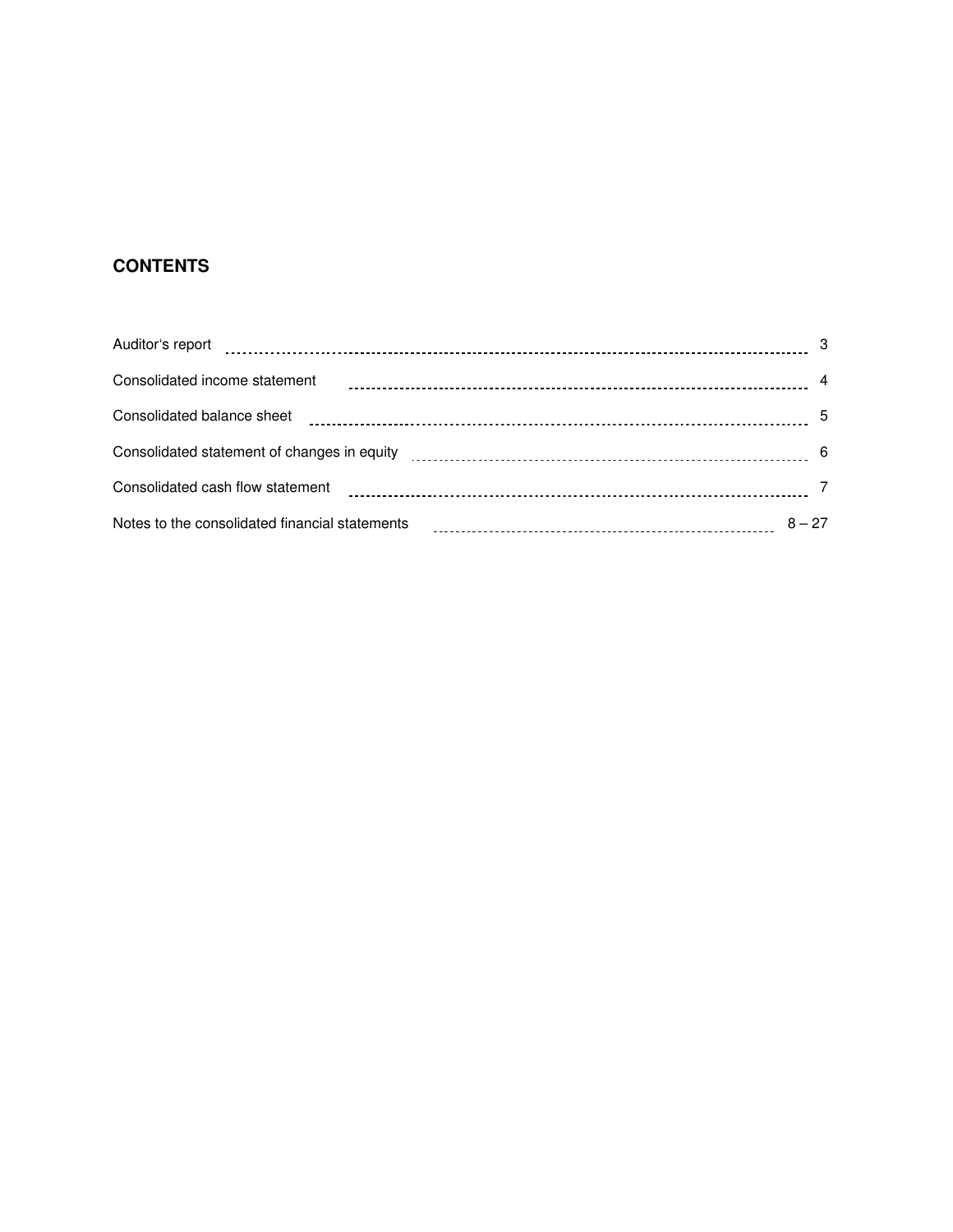# PRICEWATERHOUSE COPERS ®

**PricewaterhouseCoopers UAB**

T. Ševčenkos 21 LT-03111 Vilnius Lithuania Telephone +370 (5) 239 2300 Facsimile +370 (5) 239 2301 E-mail vilnius@lt.pwc.com www.pwc.com/lt

# **AUDITOR'S REPORT TO THE SHAREHOLDERS OF ROKIŠKIO SRIS AB**

- 1. We have audited the accompanying consolidated balance sheet of Rokiškio Sūris AB and its subsidiaries (hereinafter collectively "the Group") as at 31 December 2004, and the related consolidated statements of income, cash flows and changes in equity for the year then ended. These financial statements are the responsibility of the Group's management. Our responsibility is to express an opinion on these consolidated financial statements based on our audit.
- 2. We conducted our audit in accordance with International Standards on Auditing as issued by International Federation of Accountants. Those standards require that we plan and perform the audit to obtain reasonable assurance about whether the consolidated financial statements are free of material misstatement. An audit includes examining, on a test basis, evidence supporting the amounts and disclosures in the consolidated financial statements. An audit also includes assessing the accounting principles used and significant estimates made by management, as well as evaluating the overall financial statements presentation. We believe that our audit provides a reasonable basis for our opinion.
- 3. In our opinion, the consolidated financial statements give a true and fair view of the financial position of the Group as at 31 December 2004 and the results of its operations and cash flows for the year then ended in accordance with International Financial Reporting Standards.

On behalf of PricewaterhouseCoopers UAB

Christopher C. Butler Partner

Vilnius, Republic of Lithuania 22 April 2005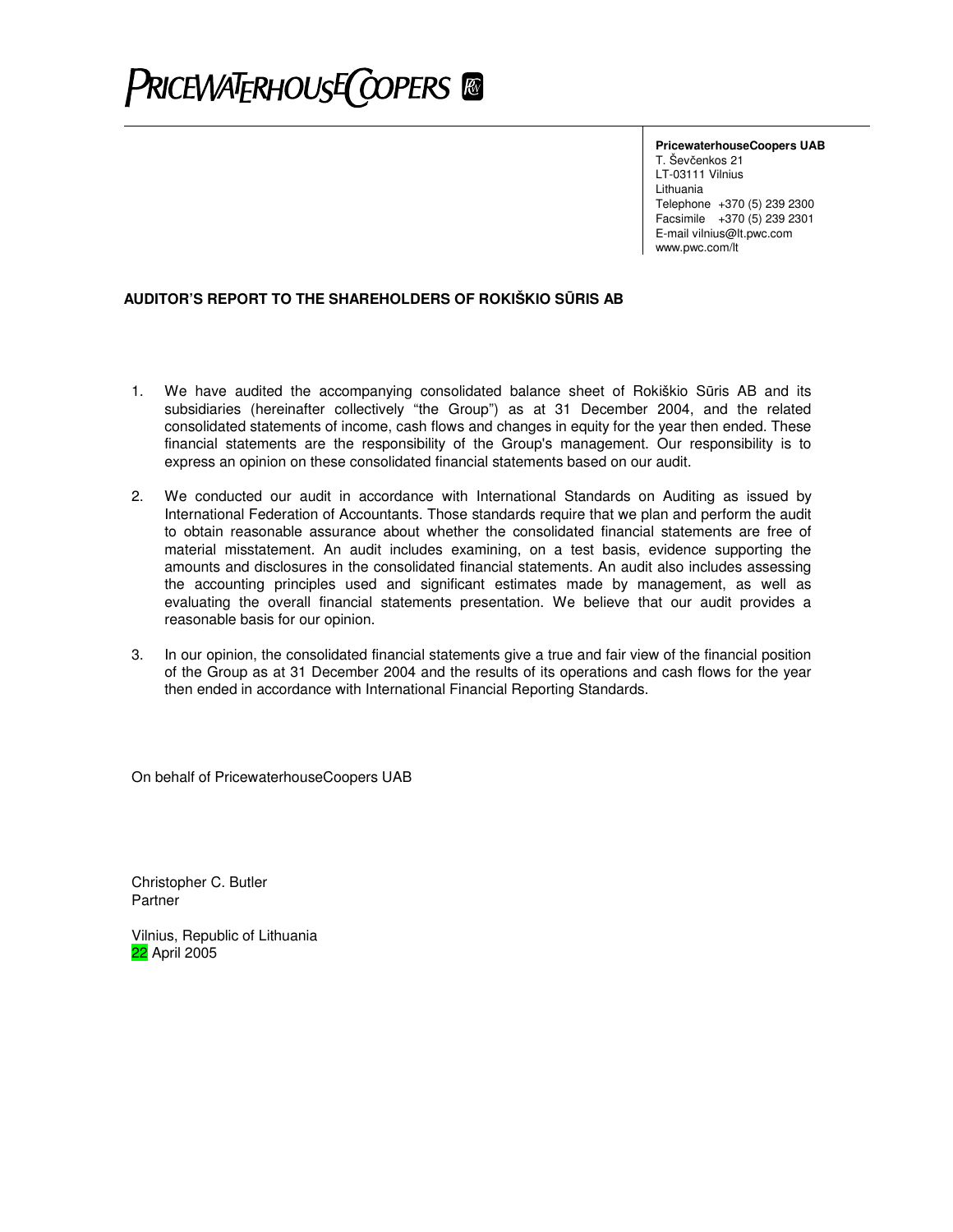Company code 173057512, address: Pramonės St. 3, LT-42150 Rokiškis, Lithuania

(All tabular amounts are in LTL '000 unless otherwise stated)

# **Consolidated income statement**

|                                                   |                |            | Year ended 31 December |
|---------------------------------------------------|----------------|------------|------------------------|
|                                                   | <b>Notes</b>   | 2004       | 2003                   |
| Sales                                             | 4              | 451,393    | 369,623                |
| Cost of sales                                     |                | (363, 466) | (292, 347)             |
| <b>Gross profit</b>                               |                | 87,927     | 77,276                 |
| Selling and marketing expenses                    | 5              | (30, 421)  | (26,067)               |
| General and administrative expenses               | 6              | (20, 231)  | (27, 752)              |
| Loss on disposal of property, plant and equipment |                | (341)      | (1, 554)               |
| <b>Operating profit</b>                           |                | 36,934     | 21,903                 |
| Finance costs, net                                | $\overline{7}$ | (3, 109)   | (2, 392)               |
| Profit before tax                                 |                | 33,825     | 19,511                 |
| Income tax                                        | 8              | (6, 179)   | (4, 108)               |
| Net profit                                        |                | 27,730     | 15,403                 |
| Attributable to:                                  |                |            |                        |
| Equity holders of the Company                     |                | 27,779     | 14,906                 |
| Minority interest                                 |                | (49)       | 497                    |
|                                                   |                | 27,730     | 15,403                 |
| Earnings per share (LTL per share)                | 9              | 6.21       | 3.31                   |

The notes on pages 8 to 27 are an integral part of these consolidated financial statements.

The consolidated financial statements on pages 4 to 27 were approved by the Board and signed on behalf of the Board by the Director on 22 April 2005.

Antanas Trumpa **Director**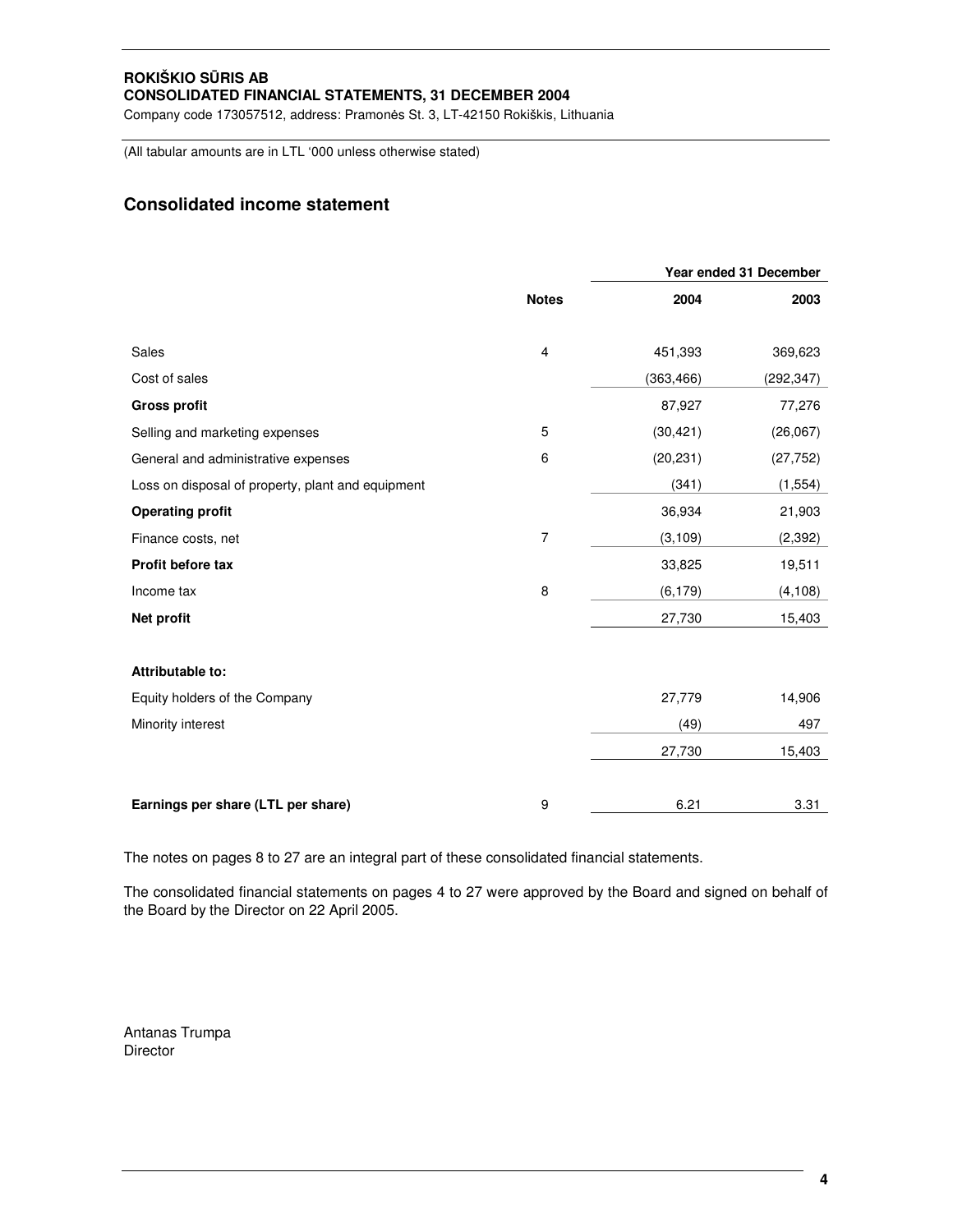Company code 173057512, address: Pramonės St. 3, LT-42150 Rokiškis, Lithuania

(All tabular amounts are in LTL '000 unless otherwise stated)

# **Consolidated balance sheet**

|                                                   |              | As at 31 December |         |
|---------------------------------------------------|--------------|-------------------|---------|
|                                                   | <b>Notes</b> | 2004              | 2003    |
| <b>ASSETS</b>                                     |              |                   |         |
| <b>Non-current assets</b>                         |              |                   |         |
| Property, plant and equipment                     | 10           | 139,509           | 140,115 |
| Intangible assets (including negative goodwill)   | 11           | 670               | (158)   |
| Long-term receivables                             | 12           | 14,349            | 17,285  |
| Available-for-sale investments                    | 13           | 15                | 56      |
|                                                   |              | 154,543           | 157,298 |
| <b>Current assets</b>                             |              |                   |         |
| Inventories                                       | 14           | 54,940            | 77,028  |
| Receivables, prepayments and deferred charges     | 15           | 60,258            | 53,992  |
| Available-for-sale investments                    | 13           | 5,880             | 11,249  |
| Cash and cash equivalents                         | 16           | 4,312             | 5,222   |
|                                                   |              | 125,390           | 147,491 |
|                                                   |              |                   |         |
| <b>Total assets</b>                               |              | 279,933           | 304,789 |
| <b>EQUITY</b>                                     |              |                   |         |
| Attributable to the equity holders of the Company |              |                   |         |
| Share capital                                     | 17           | 47,462            | 47,462  |
| Share premium                                     |              | 41,473            | 41,473  |
| Reserve for acquisition of treasury shares        |              | 10,000            | 10,000  |
| Treasury shares                                   | 18           | (16, 224)         | (6,224) |
| Other reserves                                    |              | 69,805            | 69,805  |
| Retained earnings                                 |              | 41,844            | 34,077  |
|                                                   |              | 194,360           | 196,593 |
| <b>Minority interest</b>                          |              | 1,468             | 1,517   |
| <b>Total equity</b>                               |              | 195,828           | 198,110 |
|                                                   |              |                   |         |
| <b>LIABILITIES</b>                                |              |                   |         |
| <b>Non-current liabilities</b>                    |              |                   |         |
| Borrowings                                        | 19           | 9,403             | 17,424  |
| Deferred capital grants                           | 20           | 10,690            | 6,351   |
|                                                   |              | 20,093            | 23,775  |
| <b>Current liabilities</b>                        |              |                   |         |
| Income tax liabilities                            |              | 5,126             | 4,003   |
| <b>Borrowings</b>                                 | 19           | 28,457            | 45,003  |
| Trade and other payables                          | 21           | 30,429            | 33,898  |
|                                                   |              | 64,012            | 82,904  |
| <b>Total liabilities</b>                          |              | 84,105            | 106,679 |
| <b>Total equity and liabilities</b>               |              | 279,933           | 304,789 |
|                                                   |              |                   |         |

The notes on pages 8 to 27 are an integral part of these consolidated financial statements.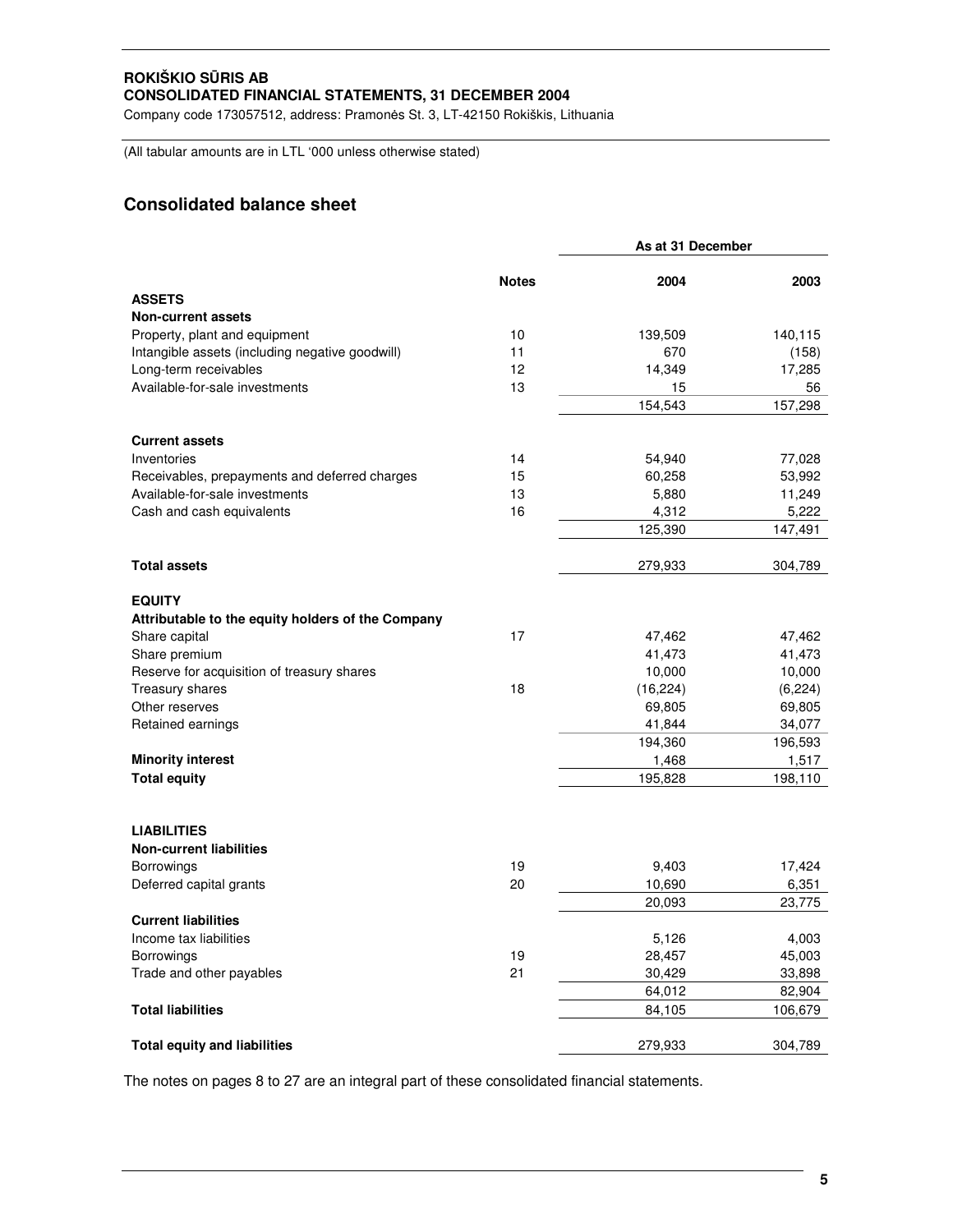Company code 173057512, address: Pramonės St. 3, LT-42150 Rokiškis, Lithuania

(All tabular amounts are in LTL '000 unless otherwise stated)

# **Consolidated statement of changes in equity**

|                                |              | Attributable to the equity holders of the Company |              |                                           |                 |                          |                 |                       |                             |              |
|--------------------------------|--------------|---------------------------------------------------|--------------|-------------------------------------------|-----------------|--------------------------|-----------------|-----------------------|-----------------------------|--------------|
|                                | <b>Notes</b> | <b>Share</b>                                      | <b>Share</b> | Reserve for<br>acquisition<br>of treasury | <b>Treasury</b> | Other                    | <b>Retained</b> |                       | <b>Minority</b><br>interest |              |
|                                |              | capital                                           | premium      | shares                                    | shares          | reserves                 | earnings        | Total                 |                             | Total        |
| Balance at 1 January 2003      |              | 47,462                                            | 41,473       | 10,000                                    | (6, 224)        | 69,805                   | 19,171          | 181,687               | 1,020                       | 182,707      |
| Net profit                     |              |                                                   |              |                                           |                 |                          | 14,906          | 14,906                | 497                         | 15,403       |
| Balance at 31 December 2003    |              | 47,462                                            | 41,473       | 10,000                                    | (6, 224)        | 69,805                   | 34,077          | 196,593               | 1,517                       | 198,110      |
| Acquisition of treasury shares | 18           |                                                   |              | $\overline{\phantom{a}}$                  | (10,000)        |                          |                 | $- (10,000)$          |                             | $- (10,000)$ |
| Dividends relating to 2003     |              |                                                   |              |                                           |                 | $\overline{\phantom{a}}$ |                 | $(20,012)$ $(20,012)$ | $\overline{\phantom{0}}$    | (20, 012)    |
| Net profit                     |              |                                                   |              |                                           |                 |                          | 27,779          | 27,779                | (49)                        | 27,730       |
| Balance at 31 December 2004    |              | 47,462                                            | 41,473       | 10,000                                    | (16, 224)       | 69,805                   | 41,844          | 194,360               | 1,468                       | 195,828      |

The notes on pages 8 to 27 are an integral part of these consolidated financial statements.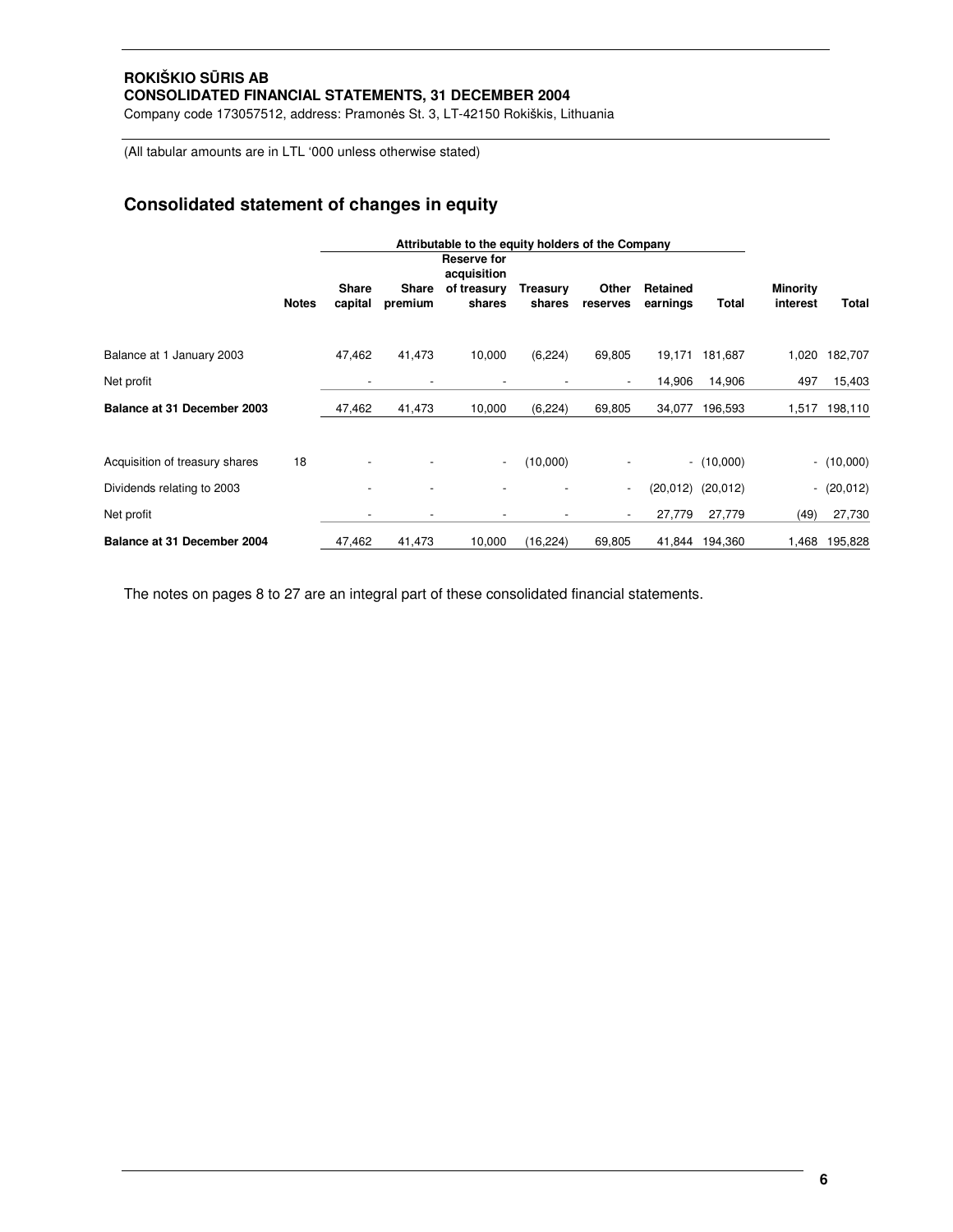Company code 173057512, address: Pramonės St. 3, LT-42150 Rokiškis, Lithuania

(All tabular amounts are in LTL '000 unless otherwise stated)

# **Consolidated cash flow statement**

|                                                      |              |            | Year ended 31 December |  |
|------------------------------------------------------|--------------|------------|------------------------|--|
|                                                      | <b>Notes</b> | 2004       | 2003                   |  |
| Cash flows from operating activities                 |              |            |                        |  |
| Cash generated from operations                       | 24           | 70,322     | 35,470                 |  |
| Interest paid                                        | 7            | (2,580)    | (3, 468)               |  |
| Income tax paid                                      |              | (1,300)    |                        |  |
| Net cash from operating activities                   |              | 66,442     | 32,002                 |  |
| Cash flows from investing activities                 |              |            |                        |  |
| Acquisition of subsidiary                            |              |            | (101)                  |  |
| Purchase of property, plant and equipment            | 10           | (21, 545)  | (27, 740)              |  |
| Purchase of intangible assets                        | 11           | (156)      | (357)                  |  |
| Purchase of available-for-sale investments           |              | (2, 315)   |                        |  |
| Loans granted to farmers and employees               |              | (246)      | (798)                  |  |
| Other loans granted                                  |              | (5,286)    |                        |  |
| Proceeds from sale of property, plant and equipment  |              | 737        | 618                    |  |
| Grants and subsidies received                        |              | 6,254      | 5,201                  |  |
| Other loan repayments received                       |              | 56         |                        |  |
| Loan repayments from farmers and employees           |              | 2,603      | 315                    |  |
| Interest received                                    |              | 286        | 227                    |  |
| Net cash used in investing activities                |              | (19, 612)  | (22, 635)              |  |
| Cash flows from financing activities                 |              |            |                        |  |
| Dividends paid                                       |              | (19, 973)  |                        |  |
| Acquisition of treasury shares                       | 18           | (10,000)   |                        |  |
| Proceeds from available-for-sale investments         |              | 6,823      |                        |  |
| Proceeds from borrowings                             |              | 298,835    | 36,932                 |  |
| Repayments of borrowings                             |              | (323, 138) | (43, 716)              |  |
| Finance lease principal payments                     |              | (287)      | (646)                  |  |
| Net cash used in financing activities                |              | (47,740)   | (7, 430)               |  |
| Net (decrease)/increase in cash and cash equivalents |              | (910)      | 1,937                  |  |
| Cash and cash equivalents at beginning of the year   |              | 5,222      | 3,285                  |  |
| Cash and cash equivalents at end of the year         |              | 4.312      | 5.222                  |  |

The notes on pages 8 to 27 are an integral part of these consolidated financial statements.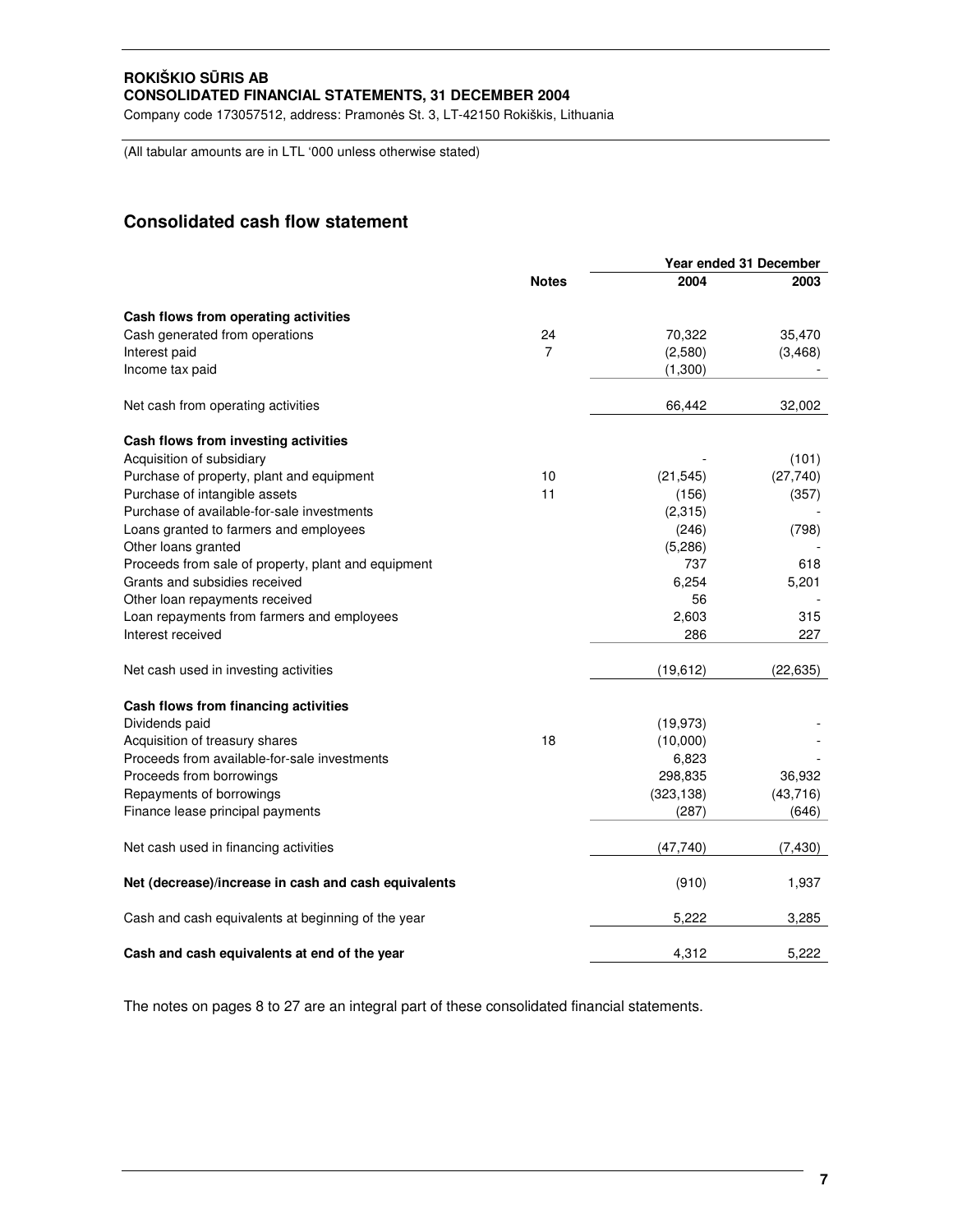# **Notes to the consolidated financial statements**

# **1. General information**

Rokiškio Sūris AB (hereinafter "the Company") is a public listed company incorporated in Rokiškis, 160 km North–West from Vilnius, the capital of Lithuania.

The shares of Rokiškio Sūris AB are traded on the Official List of the National Stock Exchange.

The consolidated Group (hereinafter "the Group") consists of the Company and its three branches (2003: three branches) and four subsidiaries (2003: four subsidiaries). The branches and subsidiaries included in the Group's consolidated financial statements are indicated below:

|                  | as at 31 December | <b>Operating</b> |                       | Group's share (%)<br>as at 31 December |        |
|------------------|-------------------|------------------|-----------------------|----------------------------------------|--------|
| <b>Branches</b>  | 2004              | 2003             | <b>Subsidiaries</b>   | 2004                                   | 2003   |
|                  |                   |                  |                       |                                        |        |
| Ukmerges Pienine | Yes               | Yes              | Švenčioniu Pieninė AB | 90.60                                  | 90.60  |
| Utenos Pienas    | Yes               | Yes              | Varenos Pieninė AB    | 49.94                                  | 49.94  |
| Eišiškių Pieninė | Yes               | Yes              | Ignalinos Pieninė AB  | 49.91                                  | 49.91  |
|                  |                   |                  | Kalora UAB            | 100.00                                 | 100.00 |

The subsidiaries Varenos Pienine AB and Ignalinos Pienine AB are consolidated as the Company has the power to govern the financial and operating policies of these subsidiaries so as to obtain benefits from their activities.

All the above-mentioned branches and subsidiary undertakings are incorporated in Lithuania.

The Group's main line of business is the production of ferment cheese and a wide range of milk products. As at 31 December 2004, the Group employed 1,998 people (2003: 2,348 people).

# **2. Accounting policies**

The principal accounting policies adopted in the preparation of these consolidated financial statements are set out below:

# **2.1 Basis of preparation**

The consolidated financial statements have been prepared in accordance with International Financial Reporting Standards (IFRS). These financial statements have been prepared based on historical cost convention modified by fair value revaluations of financial assets.

The preparation of financial statements in conformity with IFRS requires the use of estimates and assumptions that affect the reported amounts of assets and liabilities and disclosure of contingent assets and liabilities at the date of the financial statements and the reported amounts of revenues and expenses during the reporting period. Although these estimates are based on management's best knowledge of current event and actions, actual results ultimately may differ from those estimates.

Adoption of new accounting policies as a result of newly introduced IFRS with effect from 1 January 2005, will have no significant impact on the Group's consolidated figures as at 31 December 2004 presented in these financial statements.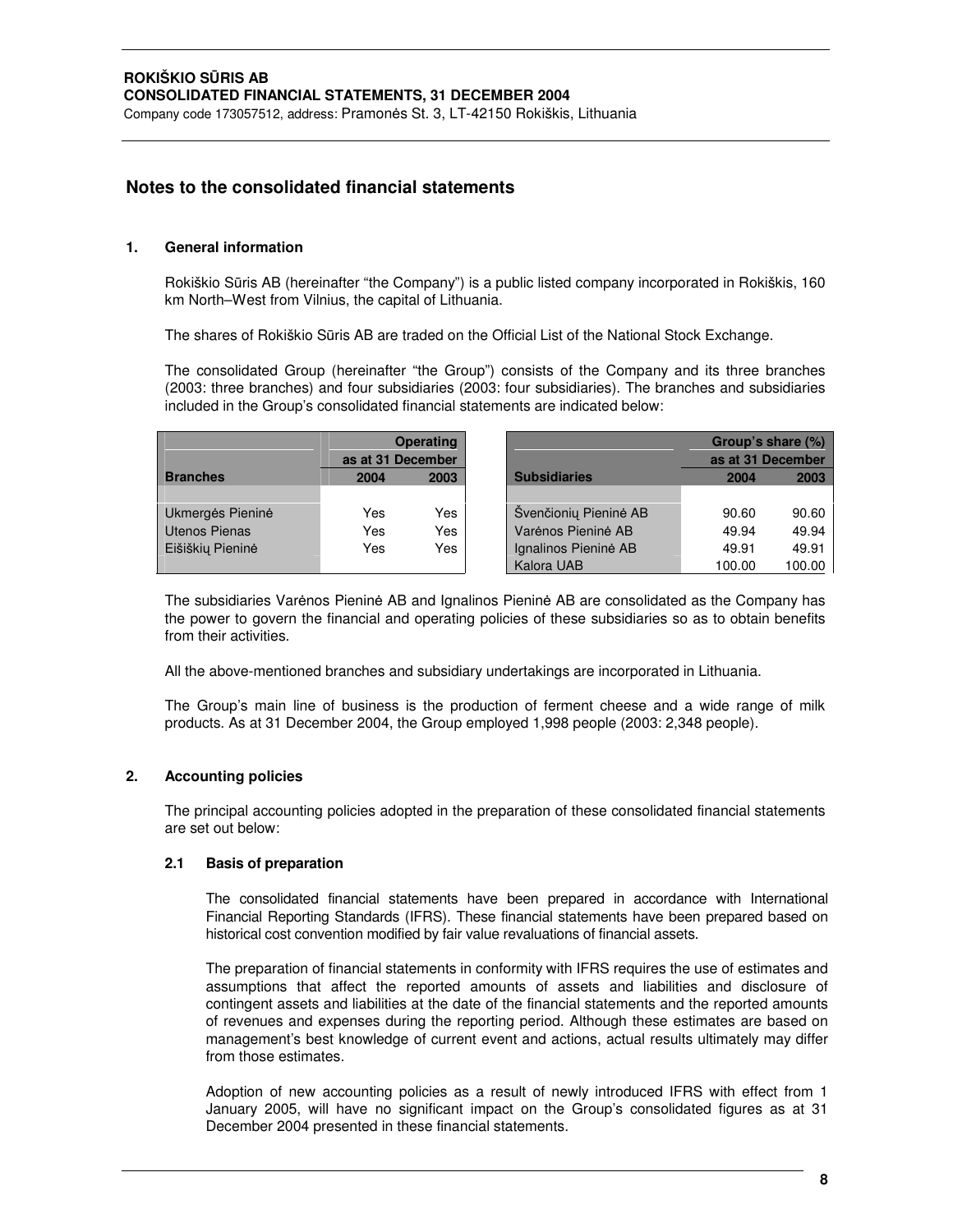# **2.2 Group accounting**

#### *Subsidiaries*

Subsidiary undertakings, which are those companies in which the Group has an interest of more than one half of the voting rights or otherwise has power to govern the financial and operating policies, are consolidated.

Subsidiaries are consolidated from the date on which effective control is transferred to the Group and are no longer consolidated from the date that control ceases.

The purchase method of accounting is used to account for the acquisition of subsidiaries. The cost of an acquisition is measured as the fair value of the assets given up, shares issued or liabilities undertaken at the date of acquisition plus costs directly attributable to the acquisition. The excess of the cost of acquisition over the fair value of the net assets of the subsidiary acquired is recorded as goodwill. Any excess, as at the date of the exchange transaction, of the acquirer's interest in the fair values of the identifiable assets and liabilities acquired over the cost of the acquisition, is recognised as negative goodwill. See accounting policy *Intangible assets* for the accounting policy on goodwill.

All inter-company transactions, balances and unrealised gains on transactions between group companies are eliminated; unrealised losses are also eliminated unless cost cannot be recovered. Where necessary, accounting policies of subsidiaries have been changed to ensure consistency with the policies adopted by the Group.

# **2.3 Foreign currency translation**

# *(a) Reporting currency*

Items included in the financial statements of each entity in the Group are measured using the currency that best reflects the economic substance of the underlying events and circumstances relevant to that entity ("the reporting currency"). Amounts in these consolidated financial statements are presented in the litas, which is the reporting currency of the Group.

Until 1 February 2002, the litas was fixed to the US dollar at an exchange rate of LTL  $4 =$  USD 1. On 2 February 2002, the litas was repegged to the euro at an exchange rate of LTL 3.4528 = EUR 1.

# *(b) Transactions and balances*

Foreign currency transactions are translated into the reporting currency using the exchange rates prevailing at the dates of the transactions. Foreign exchange gains and losses resulting from the settlement of such transactions and from the translation of monetary assets and liabilities denominated in foreign currencies, are recognised in the income statement. Balances denominated in foreign currencies are translated at year-end exchange rates.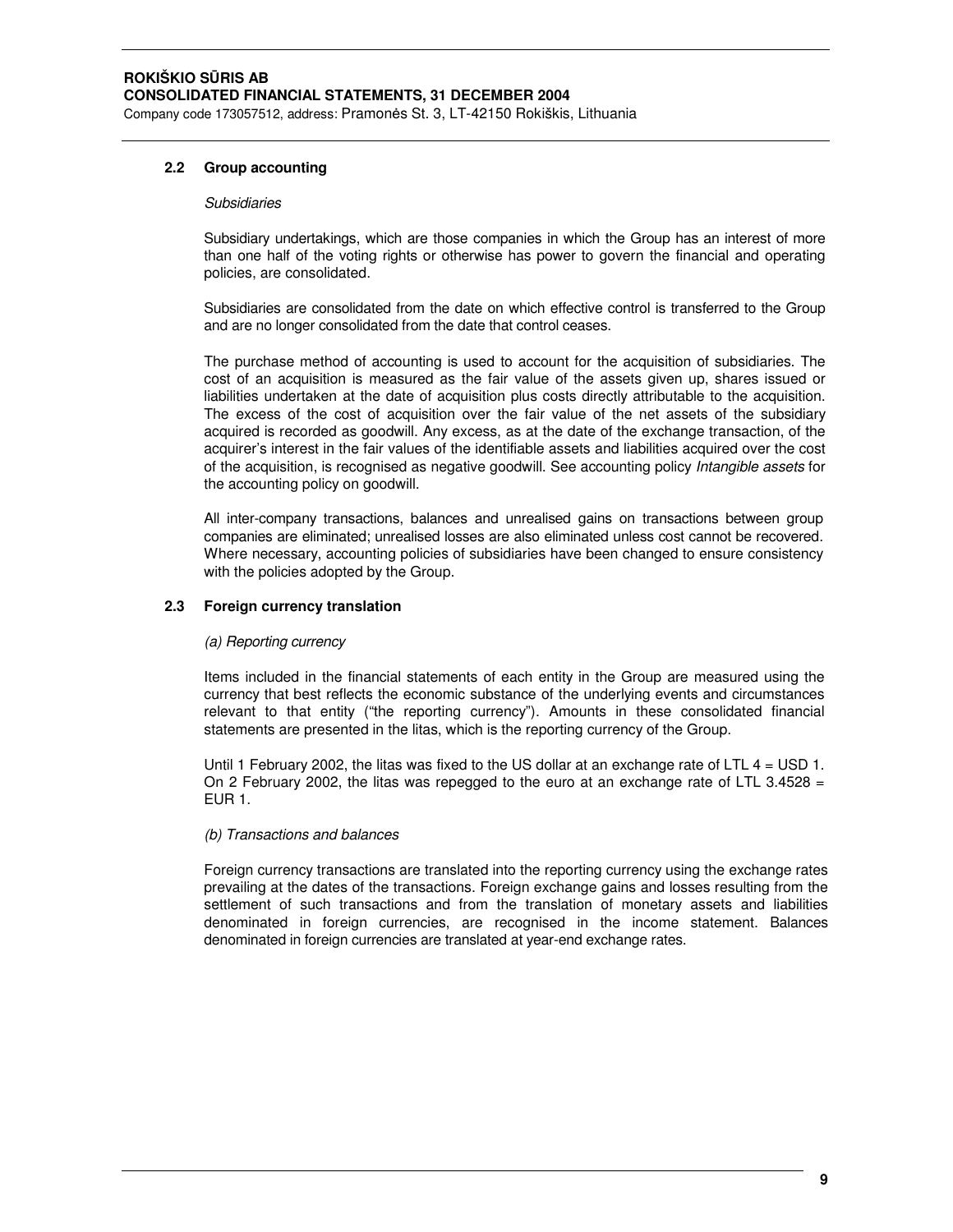# **2.4 Property, plant and equipment**

Property, plant and equipment is stated at historical cost less accumulated depreciation.

Depreciation is calculated on the straight-line method to write-off the cost of each asset, to their residual values over their estimated useful lives as follows:

| <b>Buildings</b>         | 30 - 80 vears |
|--------------------------|---------------|
| Plant & machinery        | 5 - 35 vears  |
| Motor vehicles           | 3 - 5 years   |
| Equipment and other PP&E | 3 - 8 years   |

Where the carrying amount of an asset is greater than its estimated recoverable amount, it is written down immediately to its recoverable amount.

Interest costs on borrowings to finance the construction of property, plant and equipment are capitalised, during the period of time that is required to complete and prepare the asset for its intended use. Other borrowing costs are expensed when incurred.

Repairs and maintenance are charged to the income statement during the financial period in which they are incurred. The cost of major renovations is included in the carrying amount of the asset when it is probable that future economic benefits in excess of the originally assessed standard of performance of the existing asset will flow to the Group. Major renovations are depreciated over the remaining useful life of the related asset.

Construction in progress is transferred to appropriate groups of property, plant and equipment when it is completed and ready for its intended use.

When property is retired or otherwise disposed, the cost and related depreciation are removed from the financial statements and any related gains or losses are determined by comparing proceeds with carrying amount and are included in operating profit.

# **2.5 Intangible assets**

#### *(a) Negative goodwill*

Negative goodwill represents the excess of the fair value of the Group's share of the net assets acquired over the cost of acquisition. Negative goodwill on acquisitions of subsidiaries is included in intangible assets. Negative goodwill is recognised as income on a systematic basis over the remaining weighted average useful life of the identifiable acquired depreciable/amortisable assets.

#### *(b) Other intangible assets*

Intangible assets expected to provide economic benefit to the Group in future periods are valued at acquisition cost less subsequent amortisation. Intangible assets are amortised on the straightline basis over the useful life of 1 to 5 years.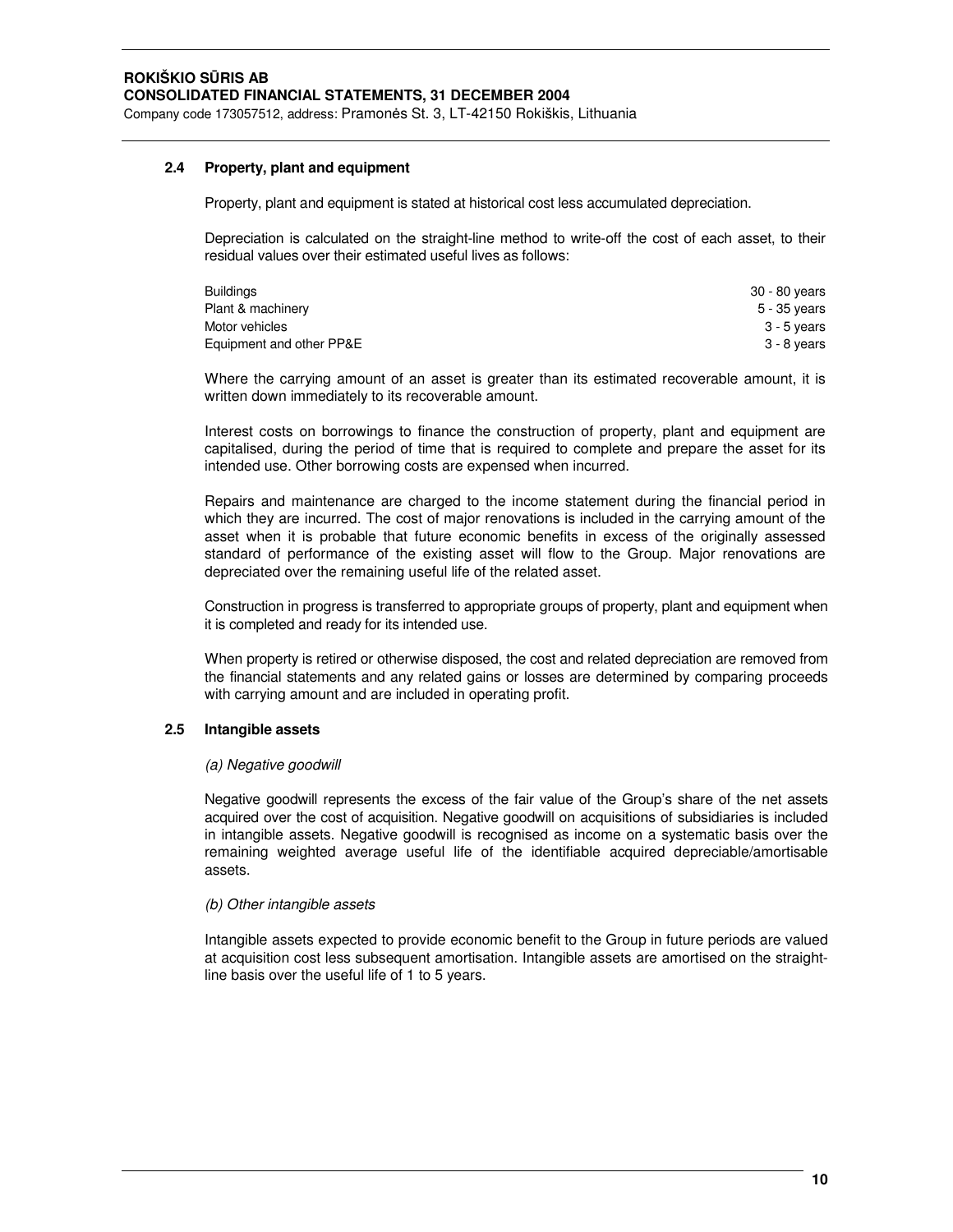# **2.6 Impairment of long lived assets**

Property, plant and equipment and other non-current assets, including goodwill and intangible assets are reviewed for impairment losses whenever events or changes in circumstances indicate that the carrying amount may not be recoverable. An impairment loss is recognised for the amount by which the carrying amount of the asset exceeds its recoverable amount which is the higher of an asset's net selling price or value in use. For the purposes of assessing impairment, assets are grouped at the lowest level for which there are separately identifiable cash flows.

# **2.7 Investments**

Investments intended to be held for an indefinite period of time, which may be sold in response to needs for liquidity or changes in interest rates, are classified as available-for-sale; these are included in non-current assets unless the Directors have the express intention of holding the investment for less than 12 months from the balance sheet date or unless they will need to be sold to raise operating capital, in which case they are included in current assets.

All purchases and sales of investments are recognised on the trade date, which is the date that the Group commits to purchase or sell the asset. Cost of purchase includes transaction costs. Available-for-sale investments subsequently are carried at fair value. In assessing the fair value, the Group uses a variety of methods and makes assumptions that are based on market conditions existing at each balance sheet date. Realised and unrealized gains and losses arising from changes in the fair value of the available-for-sale investments are included in the income statement in the period in which they arise.

# **2.8 Inventories**

Inventories are stated at the lower of cost or net realisable value. Cost is determined by the first-in, first-out (FIFO) method. The cost of finished goods and work in progress comprises raw materials, direct labour, other direct costs and related indirect production overheads, but excludes borrowing costs. Net realisable value is the estimated selling price in the ordinary course of business, less the costs of completion and selling expenses.

# **2.9 Trade and other amounts receivable**

Amounts receivable are initially carried at fair value and subsequently at amortised cost using the effective yield method, less impairment of these receivables. The impairment of receivables is recognised when there is objective evidence that the Group will not be able to collect all amounts due according to the original terms of receivables. The impairment amount is the difference between the carrying amount and the present value of the estimated future cash flows discounted using the effective interest rate. The impairment is recognised in the income statement. Bad debts are written off during the year in which they are identified as irrecoverable.

# **2.10 Cash and cash equivalents**

Cash and cash equivalents are carried at nominal value. For the purposes of the cash flow statement, cash and cash equivalents comprise cash on hand and at bank, deposits held at call with banks, and bank overdrafts. Bank overdrafts are included in borrowings in current liabilities on the balance sheet.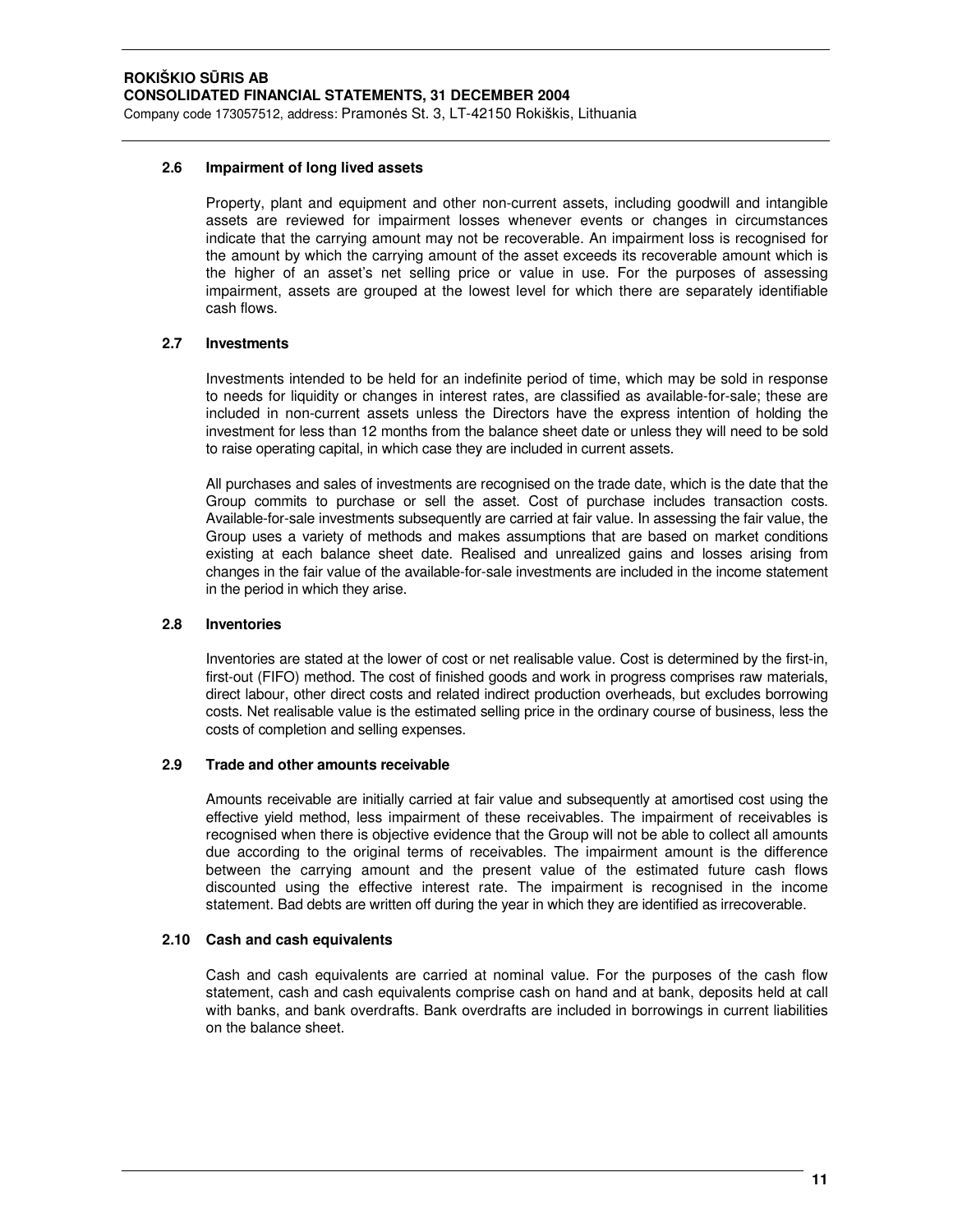# **2.11 Share capital**

Ordinary shares are stated at their par value. Consideration received for the shares sold in excess over their par value is shown as share premium. Incremental external costs directly attributable to the issue of new shares are accounted for as a deduction from share premium.

Where the Company or its subsidiaries purchase the Company's equity share capital, the consideration paid including any attributed incremental external costs is deducted from shareholders' equity as treasury shares until they are sold, reissued, or cancelled. No gain or loss is recognised in the income statement on the sale, issuance, or cancellation of treasury shares. Where such shares are subsequently sold or reissued, any consideration received is presented in the consolidated financial statements as a change in shareholders' equity.

# **2.12 Reserves**

# *Other reserves*

Other reserves are established upon the decision of annual general meeting of shareholders on profit appropriation. These reserves can be used only for the purposes approved by annual general meeting of shareholders.

# *Legal reserve*

Legal reserve is compulsory under the Lithuanian regulatory legislation. Annual transfers of 5 per cent of net result are required until the reserve reaches 10 per cent of share capital. The legal reserve cannot be used for payment of dividends and it is established to cover future losses only.

# *Reserve for acquisition of treasury shares*

This reserve is maintained as long as the Group is involved in acquisition/disposal of its treasury shares.

# **2.13 Borrowings**

Borrowings are recognised initially at the proceeds received, net of transaction costs incurred. Subsequently borrowings are stated at amortised cost and any difference between net proceeds and the redemption value is either recognised in the income statement or capitalised to property, plant and equipment over the period of the borrowings using the effective yield method.

# **2.14 Income tax**

Profit is taxable at a 15 per cent (2003: 15 per cent) set in accordance with Lithuanian regulatory legislation on taxation.

Expenses of income tax are calculated and accumulated in the consolidated financial statements on the basis of information available at the moment of the preparation of the consolidated financial statements, and estimates of income tax performed by the management in accordance with tax legislation of the Republic of Lithuania.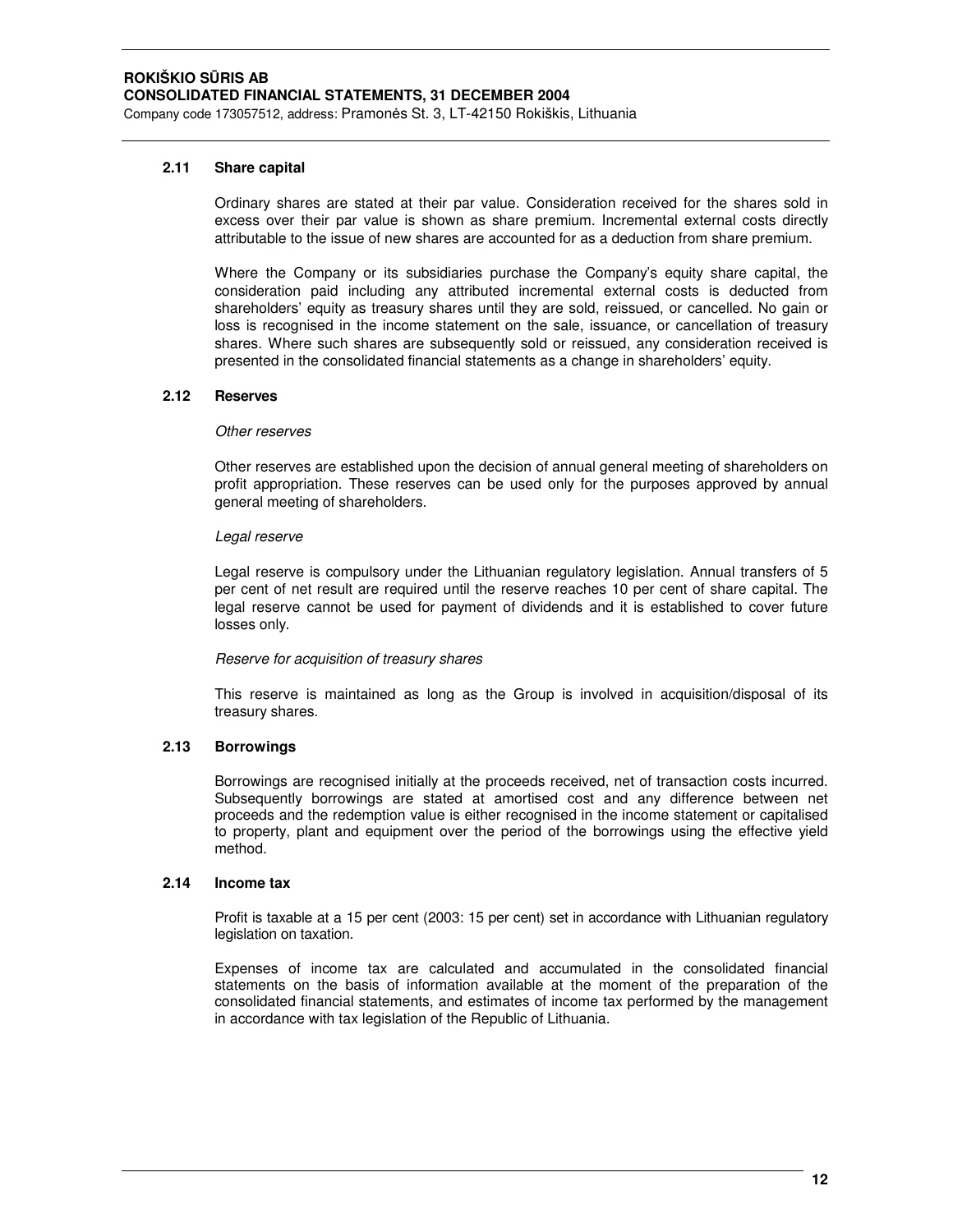# **2.15 Deferred income tax**

Deferred income tax is provided in full, using the liability method, on temporary differences arising between the tax bases of assets and liabilities and their carrying amounts in the financial statements. Currently enacted tax rates are used in the determination of deferred income tax.

Deferred tax assets are recognised to the extent that it is probable that future taxable profit will be available against which the temporary differences can be utilised.

Deferred tax assets and liabilities are offset only where International Accounting Standard No. 12 allows this treatment.

# **2.16 Leases where the Group is the lessee**

Leases of property, plant and equipment where the Group has substantially all the risks and rewards of ownership are classified as finance leases. Finance leases are capitalised at the inception of the lease at the estimated present value of the underlying lease payments.

Each lease payment is allocated between the liability and finance charges so as to achieve a constant rate on the finance balance outstanding. The corresponding rental obligations, net of finance charges, are included in current and non-current borrowings. The interest element of the finance cost is charged to the income statement over the lease period so as to produce a constant periodic rate of interest on the remaining balance of the liability for each period. The property, plant and equipment acquired under finance leasing contracts are depreciated over the useful life of the asset.

# **2.17 Employee benefits**

#### *(a) Social security contributions*

The Group pays social security contributions to the state Social Security Fund (the Fund) on behalf of its employees based on the defined contribution plan in accordance with the local legal requirements. A defined contribution plan is a plan under which the Group pays fixed contributions into the Fund and will have no legal or constructive obligations to pay further contributions if the Fund does not hold sufficient assets to pay all employees benefits relating to employee service in the current and prior period. Social security contributions are recognised as expenses on an accrual basis and included in payroll expenses.

# *(b) Termination benefits*

Termination benefits are payable whenever an employee's employment is terminated before the normal retirement date or whenever an employee accepts voluntary redundancy in exchange for these benefits. The Group recognises termination benefits when it is demonstrably committed to either terminate the employment of current employees according to a detailed formal plan without possibility of withdrawal or to provide termination benefits as a result of an offer made to encourage voluntary redundancy. Benefits falling due more than 12 months after balance sheet date are discounted to present value.

# **2.18 Revenue recognition**

Revenue is carried at invoiced amount of goods and services, net of value added tax and discounts directly related to sales, and elimination of intercompany results within the Group. Revenue from sales of goods is recognised only when all significant risks and benefits arising from ownership of goods is transferred to the customer.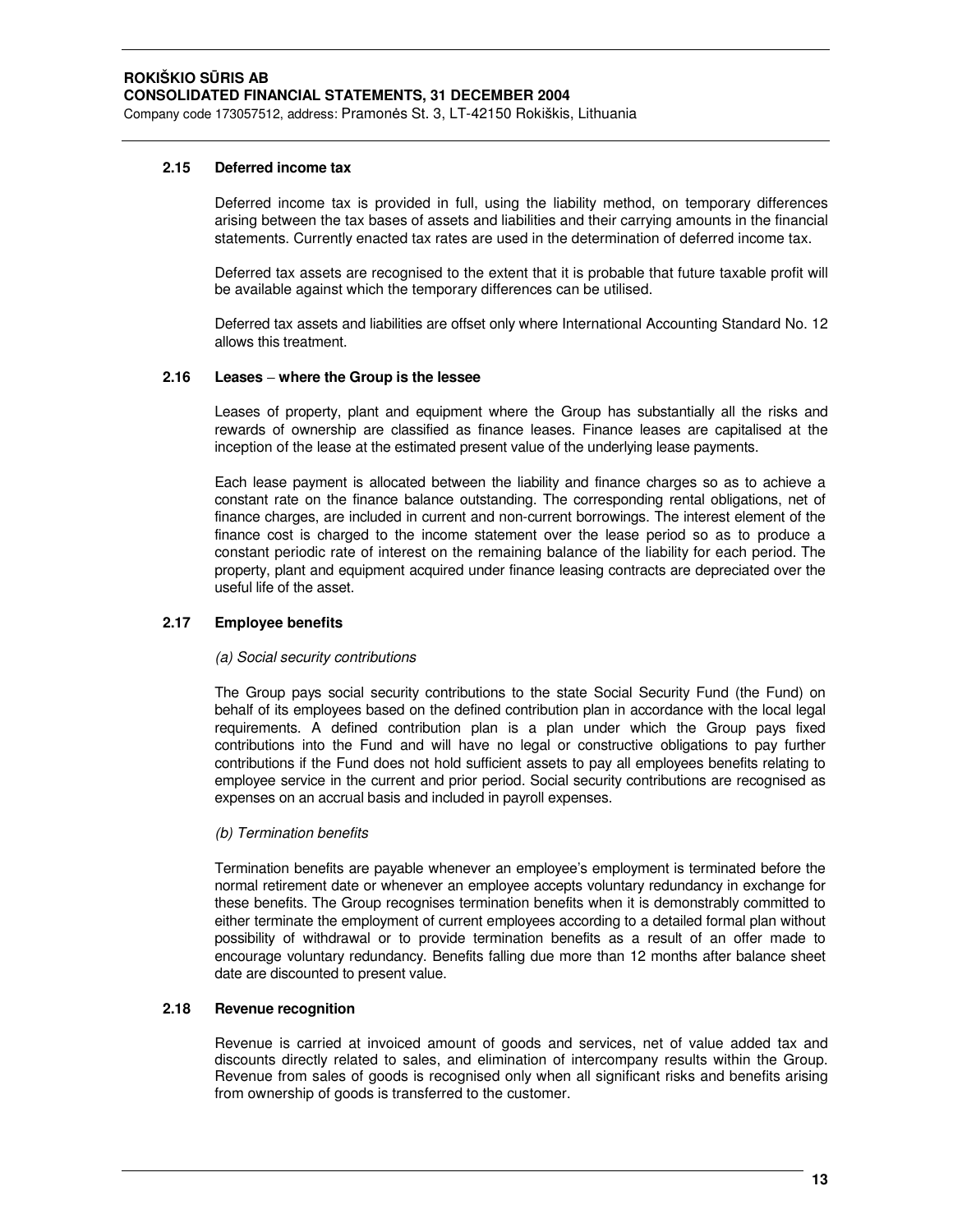Company code 173057512, address: Pramonės St. 3, LT-42150 Rokiškis, Lithuania

# **2.18 Revenue recognition (continued)**

Interest income is recognised on a time proportion basis, taking account of the principal outstanding and the effective rate over the period to maturity, when it is determined that such income will accrue to the Group.

# **2.19 Dividends**

For the purpose of the Group's financial statements, dividends are accounted for in the period when they are approved by the Group's shareholders.

# **2.20 Earnings per share**

Basic earnings per share are calculated by dividing net profit attributed to shareholders from average weighted number of ordinary registered shares in issue, excluding ordinary registered shares purchased by the Group and held as treasury shares.

# **2.21 Segment reporting**

The Group's single business segment is production of cheese and milk products, therefore, information on key business segment is not presented. Geographical segment is a distinguished business component, which produces products within a particular economic environment that is subject to risks and returns that are different from those of components operating in other geographical economic environment.

#### **2.22 Grants and subsidies**

Grants are recognised at fair value where there is sufficient evidence that the grant will be received and the Group will comply with all conditions attached.

Government grants received to maintain the milk purchase prices set by the Government are recognised as a deduction from cost of milk purchased.

Export subsidies paid by the Government for each exported tone of products meeting certain requirements are included in sales revenue.

Grants received to finance acquisition of property, plant and equipment are included in noncurrent deferred income in the balance sheet. For the purpose of the income statement, they are recognised as income on a straight-line basis over the useful life of property, plant and equipment concerned.

Grants received to compensate borrowing costs incurred are recognised as finance income over the period necessary to match them with the borrowing costs they are intended to compensate.

# **2.23 Comparatives**

Where necessary, comparative figures have been reclassified to conform with changes in presentation in the current year.

#### **3. Financial risk management**

#### *Financial risk factors*

The Group's activities are exposed to a variety of financial risks, including the effects of changes in debt and equity market prices, foreign currency exchange rates and interest rates. The Group's overall risk management programme focuses on the unpredictability of financial markets and seeks to minimise potential adverse effects on the financial performance of the Group.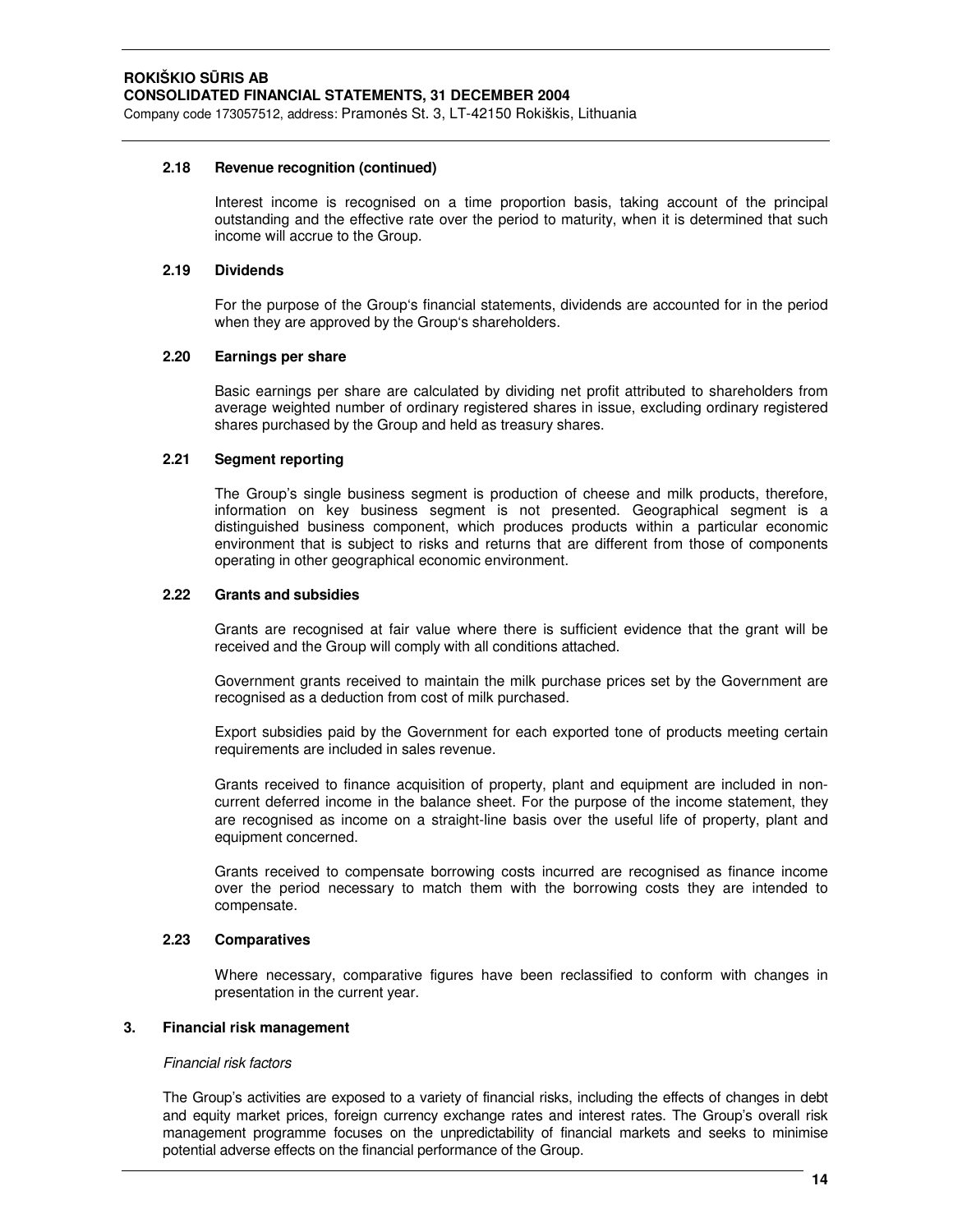Company code 173057512, address: Pramonės St. 3, LT-42150 Rokiškis, Lithuania

# Foreign exchange risk

The Group operates internationally, however, its exposure to foreign exchange risk is set at minimum level, since its sales outside Lithuania are performed in the euros. The exchange rate of the euro and the litas is fixed.

# Credit risk

The Group has no significant concentrations of credit risk. The Group has policies in place to ensure that sales of products are made to customers with an appropriate credit history.

# Liquidity risk

Prudent liquidity risk management allows to maintain sufficient cash and availability of funding under committed credit facilities.

# Interest rate risk

The Group's income and operating cash flows are substantially independent of changes in market interest rates. The Group has no significant interest-bearing assets. The Group's policy is to maintain a diversified debt portfolio. Split between fixed and floating interest rate depends on the actual situation in the market.

# Fair value estimation

The face values less any estimated credit adjustments for financial assets and liabilities are assumed to approximate their fair values.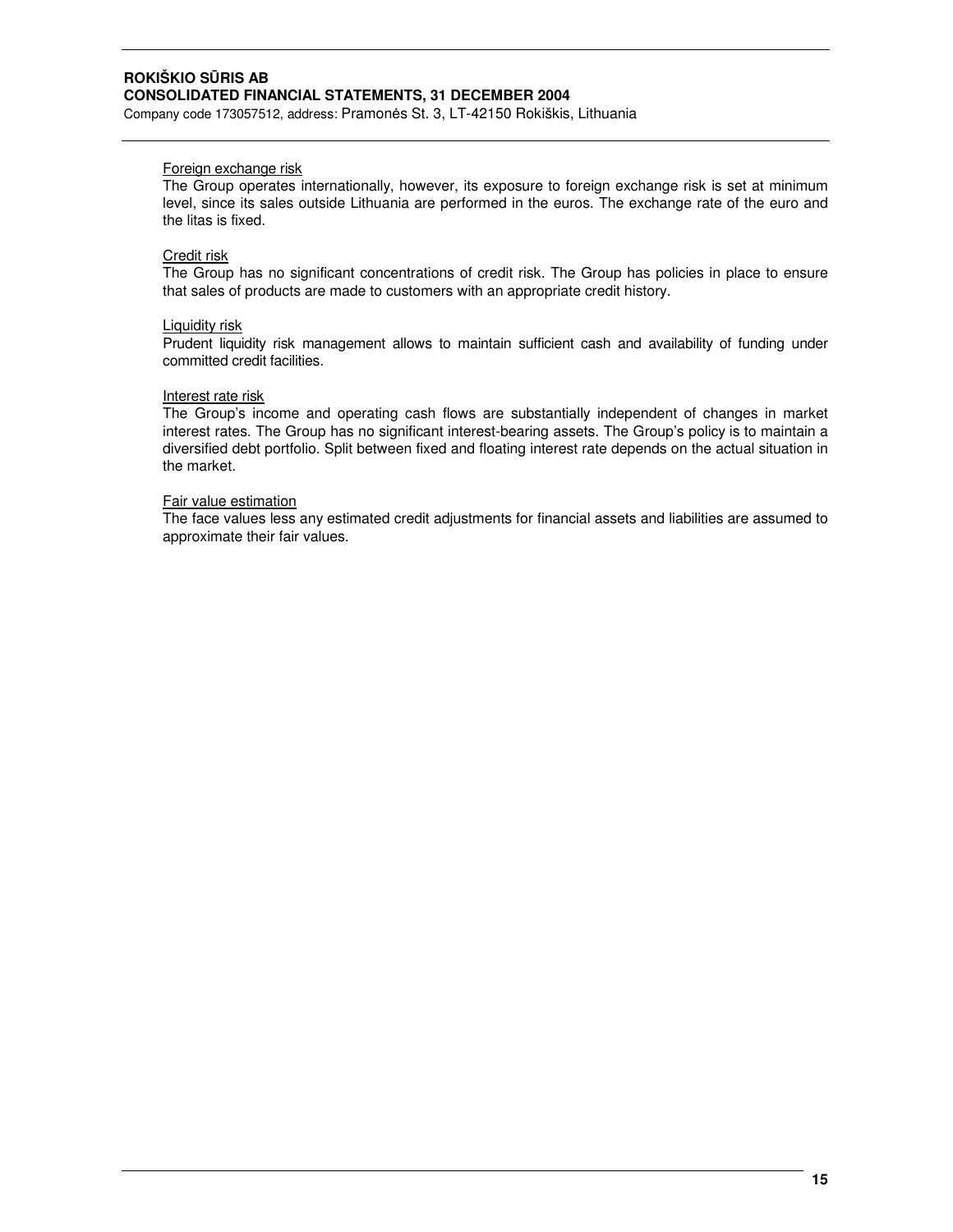Company code 173057512, address: Pramonės St. 3, LT-42150 Rokiškis, Lithuania

(All tabular amounts are in LTL '000 unless otherwise stated)

# **4. Segment reporting**

# *Primary reporting format – business segments* The Group's single business segment is production of cheese and milk products.

#### *Secondary reporting format – geographical segments*

All the Group's assets are located in Lithuania. The Group's sales by markets can be analysed as follows:

|                      |         | <b>Sales</b><br><b>Total assets</b> |         |         |        |        |  | Capital expenditure |
|----------------------|---------|-------------------------------------|---------|---------|--------|--------|--|---------------------|
|                      | 2004    | 2003                                | 2004    | 2003    | 2004   | 2003   |  |                     |
| Lithuania            | 195,507 | 187,916                             | 279,933 | 304,789 | 21,701 | 28,312 |  |                     |
| Italy                | 74,482  | 299                                 |         | -       |        |        |  |                     |
| Netherlands          | 40,077  | 36,003                              |         |         |        |        |  |                     |
| Russia               | 38,089  | 24,103                              |         |         |        |        |  |                     |
| Germany              | 36.155  | 12,034                              |         |         |        |        |  |                     |
| <b>USA</b>           | 21,482  | 59,130                              |         |         |        |        |  |                     |
| <b>Great Britain</b> | 10,549  | 3,938                               |         |         |        |        |  |                     |
| Poland               | 8,634   | 18,380                              |         |         |        |        |  |                     |
| France               | 6,448   | 2,742                               |         |         |        |        |  |                     |
| Canada               | 4,350   | 3,519                               |         |         |        |        |  |                     |
| Estonia              | 3,132   | 2,660                               |         |         |        |        |  |                     |
| Denmark              | 1,204   | 11,137                              |         |         |        |        |  |                     |
| Latvia               | 1,710   | 4,145                               |         |         |        |        |  |                     |
| Japan                |         | 1,817                               |         |         |        |        |  |                     |
| Other                | 9,574   | 1,800                               |         |         |        |        |  |                     |
|                      | 451,393 | 369,623                             | 279,933 | 304,789 | 21,701 | 28,312 |  |                     |

Pursuant to European Commission Regulation *On definition of compensation for milk and milk product export costs*, with effect from 1 May 2004 the Company is entitled to receive subsidies for cheese exported to the countries specified in the Regulation. Export subsidies are paid for each tone of exported products that meet certain requirements attached to the Regulation.

In 2004, the Company accounted for export subsidies amounting to LTL 9,835 thousand. As at 31 December 2004, the Lithuanian Government has paid receivable export subsidies of LTL 1,345 thousand. Export subsidies receivable are recorded under amounts receivable, prepayments and deferred charges (Note 15).

#### **5. Selling and marketing expenses**

|                                                 | 2004   | 2003   |
|-------------------------------------------------|--------|--------|
| Marketing services                              | 8,263  | 7,645  |
| Payroll expenses                                | 6,111  | 5,095  |
| <b>Transportation services</b>                  | 5,365  | 5,740  |
| Product image creation and advertising expenses | 2,814  | 1,662  |
| Depreciation of property, plant and equipment   | 1,364  | 1,354  |
| Repair and maintenance                          | 1,469  | 396    |
| Warehousing services                            | 527    | 1,111  |
| Other expenses                                  | 4,508  | 3,064  |
|                                                 |        |        |
|                                                 | 30,421 | 26,067 |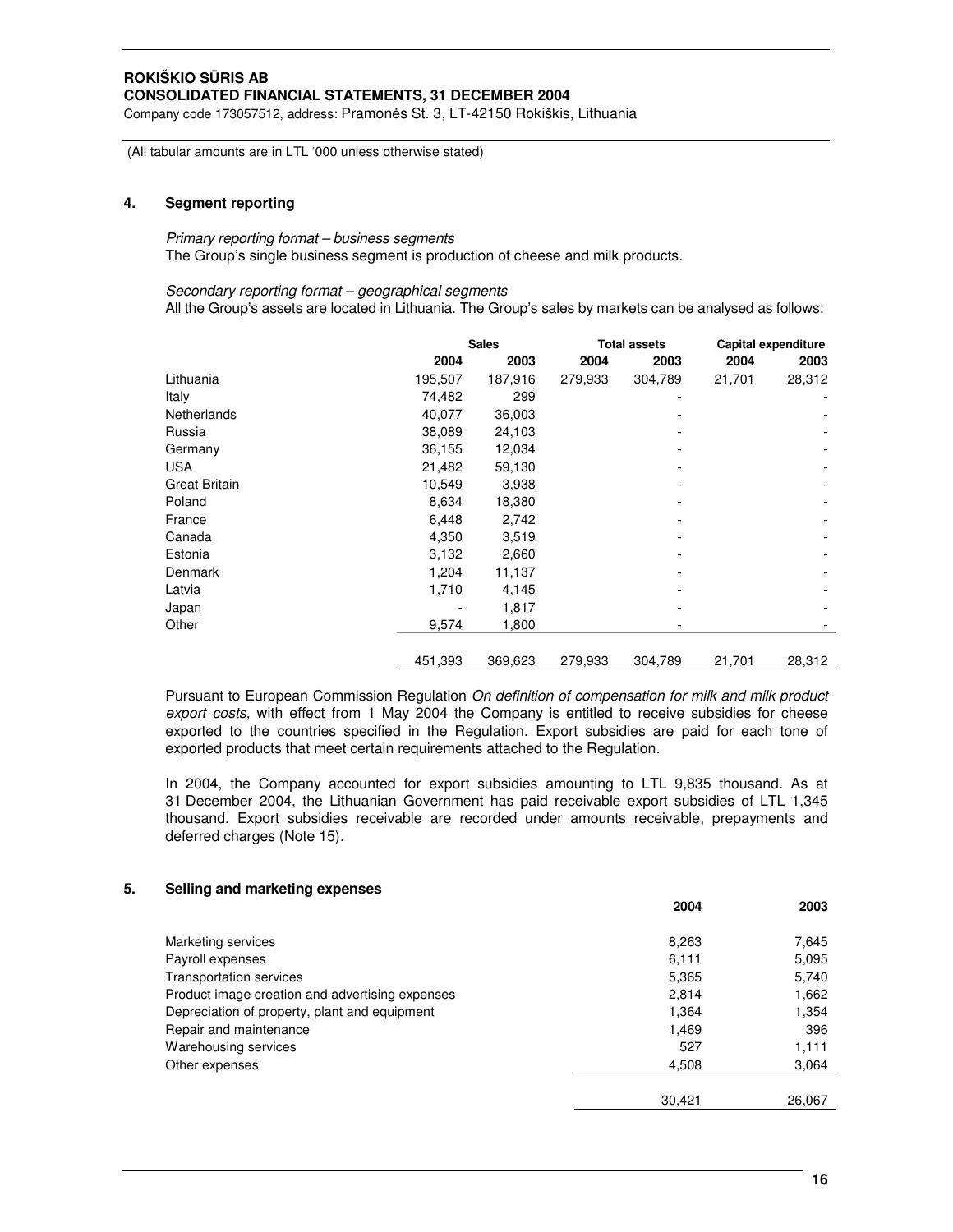Company code 173057512, address: Pramonės St. 3, LT-42150 Rokiškis, Lithuania

(All tabular amounts are in LTL '000 unless otherwise stated)

# **6. General and administrative expenses**

|                                                       | 2004    | 2003    |
|-------------------------------------------------------|---------|---------|
| Payroll expenses                                      | 7,332   | 9,861   |
| Accrued bonuses and one-off payments                  | 2,076   | 2,914   |
| Taxes (other than income tax)                         | 2,732   | 2,000   |
| Impairment and write-offs of loans granted to farmers | 908     | 2,814   |
| Depreciation of property, plant and equipment         | 868     | 818     |
| Telecommunication and IT maintenance expenses         | 852     | 930     |
| Consulting expenses                                   | 768     | 300     |
| Repair and maintenance                                | 658     | 406     |
| Insurance expenses                                    | 439     | 127     |
| Charity, support                                      | 331     | 338     |
| Write-offs of property, plant and equipment           | 324     | 745     |
| Bank charges                                          | 315     | 410     |
| <b>Business trips</b>                                 | 204     | 755     |
| Fines                                                 | 191     | 13      |
| Membership fees                                       | 159     | 117     |
| Inventory write-offs                                  | 120     | 990     |
| Training of employees                                 | 111     | 45      |
| Amortisation of negative goodwill                     | (1,064) | (1,064) |
| Impairment and write-offs of amounts receivable       | (233)   | 1,646   |
| Other expenses                                        | 3,140   | 3,587   |

|                                        | 20,231  | 27,752   |
|----------------------------------------|---------|----------|
| Finance costs - net                    |         |          |
|                                        | 2004    | 2003     |
| Interest expense:<br>- bank borrowings | (2,538) | (3, 165) |

| $-$ Dalin Dollowings                                 | (د.טסט) | וט, וטטו |
|------------------------------------------------------|---------|----------|
| - finance leases                                     | (42)    | (88)     |
|                                                      | (2,580) | (3,253)  |
| Loss on disposal of available-for-sale investments   | (1,873) |          |
| Loss from derivative financial instruments           |         | (2)      |
| Interest income                                      | 420     | 227      |
| Compensation for interest expense (capital grants)   | 527     | 596      |
| Profit on disposal of available-for-sale investments | 558     |          |
| Fair value gains on available-for-sale investments   | 413     |          |

Net foreign exchange transaction (loss)/gain (574) (574) (574)

(3,109) (2,392)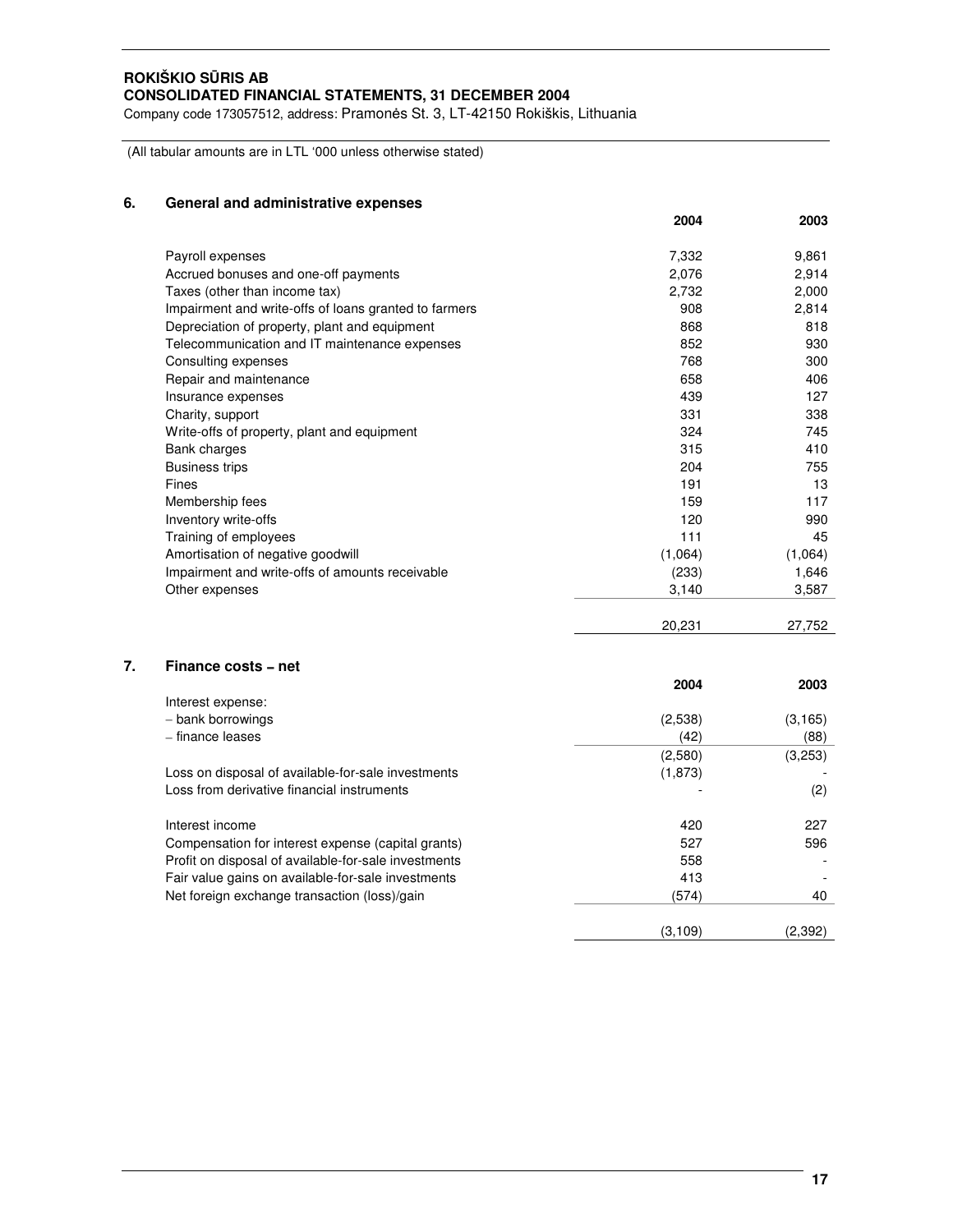Company code 173057512, address: Pramonės St. 3, LT-42150 Rokiškis, Lithuania

(All tabular amounts are in LTL '000 unless otherwise stated)

# **8. Income tax expense**

|                                                                                  | 2004                                   | 2003                                     |
|----------------------------------------------------------------------------------|----------------------------------------|------------------------------------------|
| Current tax<br>Adjustment of income tax for prior year<br>Deferred tax (Note 23) | 6,095<br>$\overline{\phantom{0}}$<br>- | 4,003<br>105<br>$\overline{\phantom{0}}$ |
|                                                                                  | 6,095                                  | 4,108                                    |

The tax on the Group's profit before tax differs from the theoretical amount that would arise using the basic tax rate as follows:

|    |                                                                 | 2004   | 2003   |
|----|-----------------------------------------------------------------|--------|--------|
|    | Profit before tax                                               | 33,825 | 19,511 |
|    |                                                                 |        |        |
|    | Tax calculated at a tax rate of 15 per cent (2003: 15 per cent) | 5,074  | 2,927  |
|    | Tax non-deductible expenses                                     | 1,703  | 1,479  |
|    | Unrecognised tax losses of subsidiaries (Note 23)               | 200    | 126    |
|    | Income not subject to tax                                       | (879)  | (428)  |
|    | Utilisation of previously unrecognised tax losses               | (3)    | (101)  |
|    | Adjustment of previous year income tax                          |        | 105    |
|    | Tax charge                                                      | 6,095  | 4,108  |
|    |                                                                 |        |        |
| 9. | Earnings per share                                              |        |        |
|    |                                                                 | 2004   | 2003   |
|    |                                                                 |        |        |

| Net profit attributable to shareholders                         | 27.779 | 14.906 |
|-----------------------------------------------------------------|--------|--------|
| Weighted average number of ordinary shares in issue (thousands) | 4.475  | 4.497  |
| Basic earnings per share (LTL per share)                        | 6.21   | 3.31   |

The Group has no dilutive potential ordinary shares, therefore, the diluted earnings per share are the same as basic earnings per share.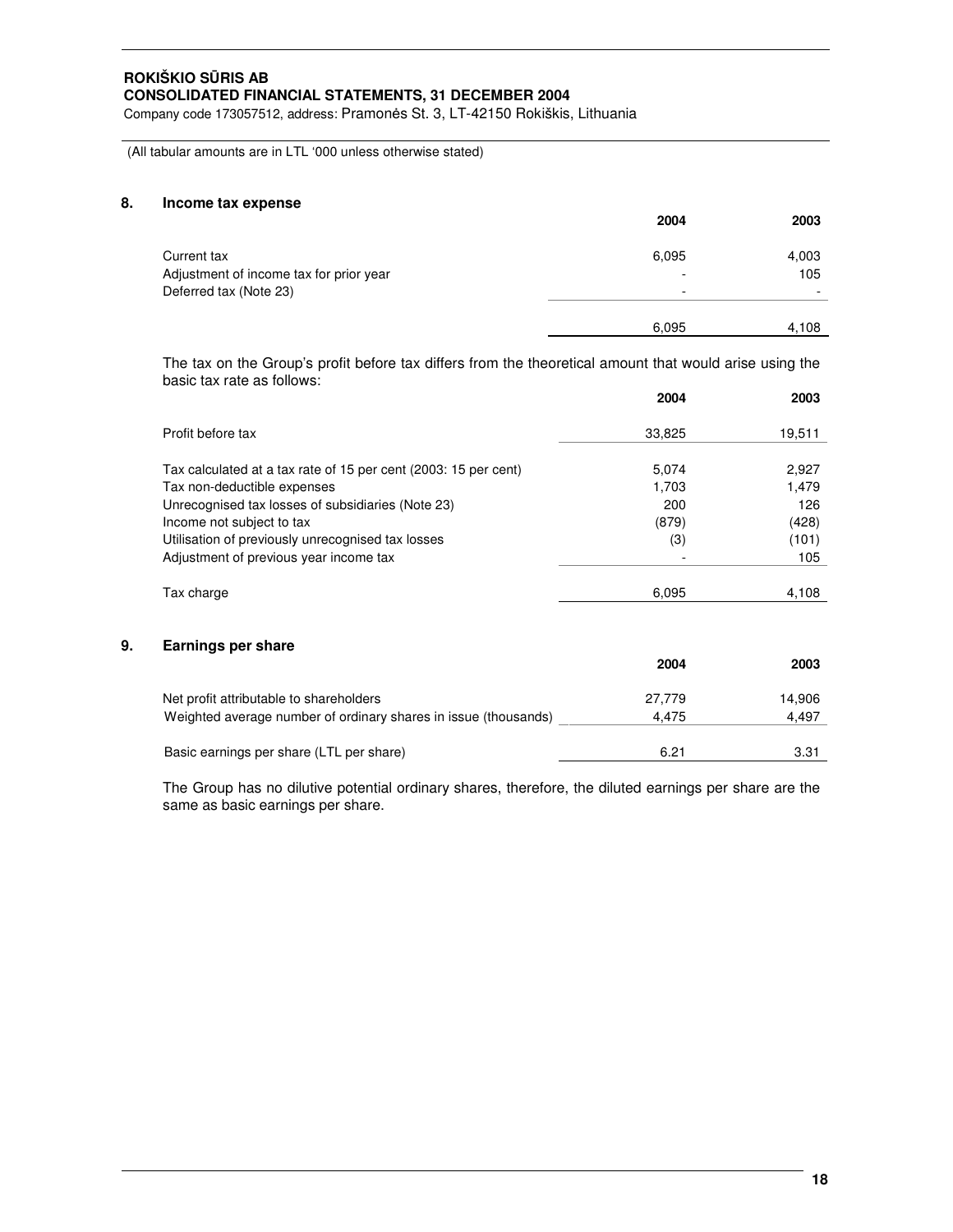Company code 173057512, address: Pramonės St. 3, LT-42150 Rokiškis, Lithuania

(All tabular amounts are in LTL '000 unless otherwise stated)

# **10. Property, plant and equipment**

|                                    |                  |           | <b>Vehicles,</b> |                     |              |
|------------------------------------|------------------|-----------|------------------|---------------------|--------------|
|                                    |                  | Plant &   | equipment        | <b>Construction</b> |              |
|                                    | <b>Buildings</b> | machinery | & other          | in progress         | <b>Total</b> |
| At 1 January 2003                  |                  |           |                  |                     |              |
| Cost                               | 46,929           | 104,270   | 53,422           | 10,007              | 214,628      |
| Accumulated depreciation           | (10, 410)        | (46,030)  | (27, 324)        |                     | (83, 764)    |
| Net book amount                    | 36,519           | 58,240    | 26,098           | 10,007              | 130,864      |
| Year ended 31 December 2003        |                  |           |                  |                     |              |
| Opening net book amount            | 36,519           | 58,240    | 26,098           | 10,007              | 130,864      |
| Additions                          | 711              | 11,983    | 7,972            | 7,289               | 27,955       |
| Acquisition of subsidiaries        | 56               |           | 53               |                     | 109          |
| Disposals                          | (1,655)          | (365)     | (151)            | (1)                 | (2, 172)     |
| Write-offs                         |                  | (177)     | (568)            |                     | (745)        |
| <b>Transfers from CIP</b>          | 4,842            | 1,417     | 696              | (6,955)             |              |
| Reclassification                   | 14               | 1,374     | (1, 458)         | 70                  |              |
| Reclassification to current assets |                  |           | (131)            | (854)               | (985)        |
| Depreciation charge                | (945)            | (8, 353)  | (5,613)          |                     | (14, 911)    |
| Closing net book amount            | 39,542           | 64,119    | 26,898           | 9,556               | 140,115      |
| At 31 December 2003                |                  |           |                  |                     |              |
| Cost                               | 50,030           | 116,789   | 56,125           | 9,556               | 232,500      |
| Accumulated depreciation           | (10, 488)        | (52, 670) | (29, 227)        |                     | (92, 385)    |
| Net book amount                    | 39.542           | 64.119    | 26,898           | 9,556               | 140,115      |
| Year ended 31 December 2004        |                  |           |                  |                     |              |
| Opening net book amount            | 39,542           | 64,119    | 26,898           | 9,556               | 140,115      |
| Additions                          | 529              | 11,244    | 6,294            | 3,478               | 21,545       |
| Disposals                          | (2,883)          | (335)     | (122)            | (4)                 | (3, 344)     |
| Write-offs                         | (1)              | (133)     | (180)            |                     | (314)        |
| <b>Transfers from CIP</b>          | 1,326            | 6,110     | 3,274            | (10, 710)           |              |
| Reclassification                   | 42               | 273       | (315)            |                     |              |
| Reclassification to current assets | (84)             |           | (94)             |                     | (178)        |
| Depreciation charge                | (1,037)          | (10, 393) | (6,885)          |                     | (18, 315)    |
| Closing net book amount            | 37,434           | 70,855    | 28,870           | 2,320               | 139,509      |
| At 31 December 2004                |                  |           |                  |                     |              |
| Cost                               | 47,488           | 128,316   | 63,607           | 2,320               | 241,731      |
| Accumulated depreciation           | (10, 054)        | (57, 431) | (34, 737)        |                     | (102, 222)   |
| Net book amount                    | 37,434           | 70,855    | 28,870           | 2.320               | 139,509      |

Leased assets, where the Group is a lessee under finance lease, comprise certain equipment:

|                                   | 2004  | 2003  |
|-----------------------------------|-------|-------|
| Cost - capitalised finance leases | 1,400 | 1,400 |
| Accumulated depreciation          | (560) | (311) |
| Net book amount                   | 840   | 1,089 |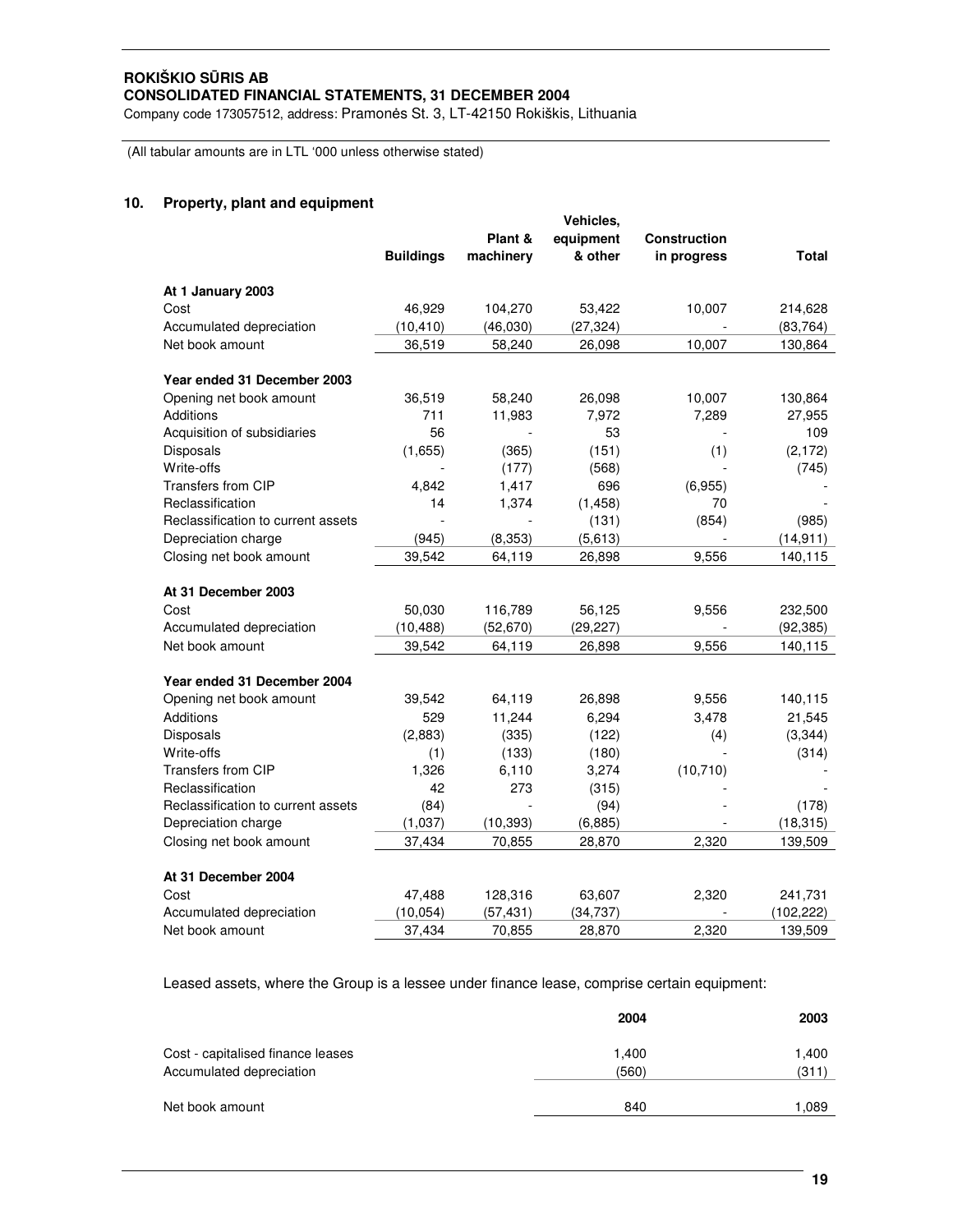(All tabular amounts are in LTL '000 unless otherwise stated)

# **10. Property, plant and equipment (continued)**

As at 31 December 2004, certain property, plant and equipment with a carrying value of LTL 82,337 thousand (31 December 2003: LTL 81,741 thousand) have been pledged as security for bank borrowings.

Depreciation expenses of property, plant and equipment are included in selling and marketing expenses, general and administrative expenses and cost of sales in the income statement, and in work in progress and finished goods in the balance sheet.

# **11. Intangible assets (including negative goodwill)**

|                                                        | <b>Negative</b> | Software & other  | <b>Total</b> |
|--------------------------------------------------------|-----------------|-------------------|--------------|
|                                                        | qoodwill        | intangible assets |              |
| At 1 January 2003                                      |                 |                   |              |
| Cost                                                   | (4,846)         | 694               | (4, 152)     |
| Accumulated amortisation                               | 1,843           | (202)             | 1,641        |
| Net book amount                                        | (3,003)         | 492               | (2,511)      |
| Year ended 31 December 2003                            |                 |                   |              |
| Opening net book amount                                | (3,003)         | 492               | (2,511)      |
| Additions                                              |                 | 357               | 357          |
| Reclassification from property, plant and<br>equipment |                 | 985               | 985          |
| Amortisation charge                                    | 1,064           | (53)              | 1,011        |
| Closing net book amount                                | (1,939)         | 1,781             | (158)        |
| At 31 December 2003                                    |                 |                   |              |
| Cost                                                   | (4, 846)        | 2,016             | (2,830)      |
| Accumulated amortisation                               | 2,907           | (235)             | 2,672        |
| Net book amount                                        | (1,939)         | 1,781             | (158)        |
| Year ended 31 December 2004                            |                 |                   |              |
| Opening net book amount                                | (1,939)         | 1,781             | (158)        |
| Additions                                              |                 | 156               | 156          |
| Write-offs                                             |                 | (10)              | (10)         |
| Amortisation charge                                    | 1,064           | (382)             | 682          |
| Closing net book amount                                | (875)           | 1,545             | 670          |
| At 31 December 2004                                    |                 |                   |              |
| Cost                                                   | (4,846)         | 2,041             | (2,805)      |
| Accumulated amortisation                               | 3,971           | (496)             | 3,475        |
| Net book amount                                        | (875)           | 1,545             | 670          |

Amortisation expenses of software and other intangible assets are included in general and administrative expenses in the income statement.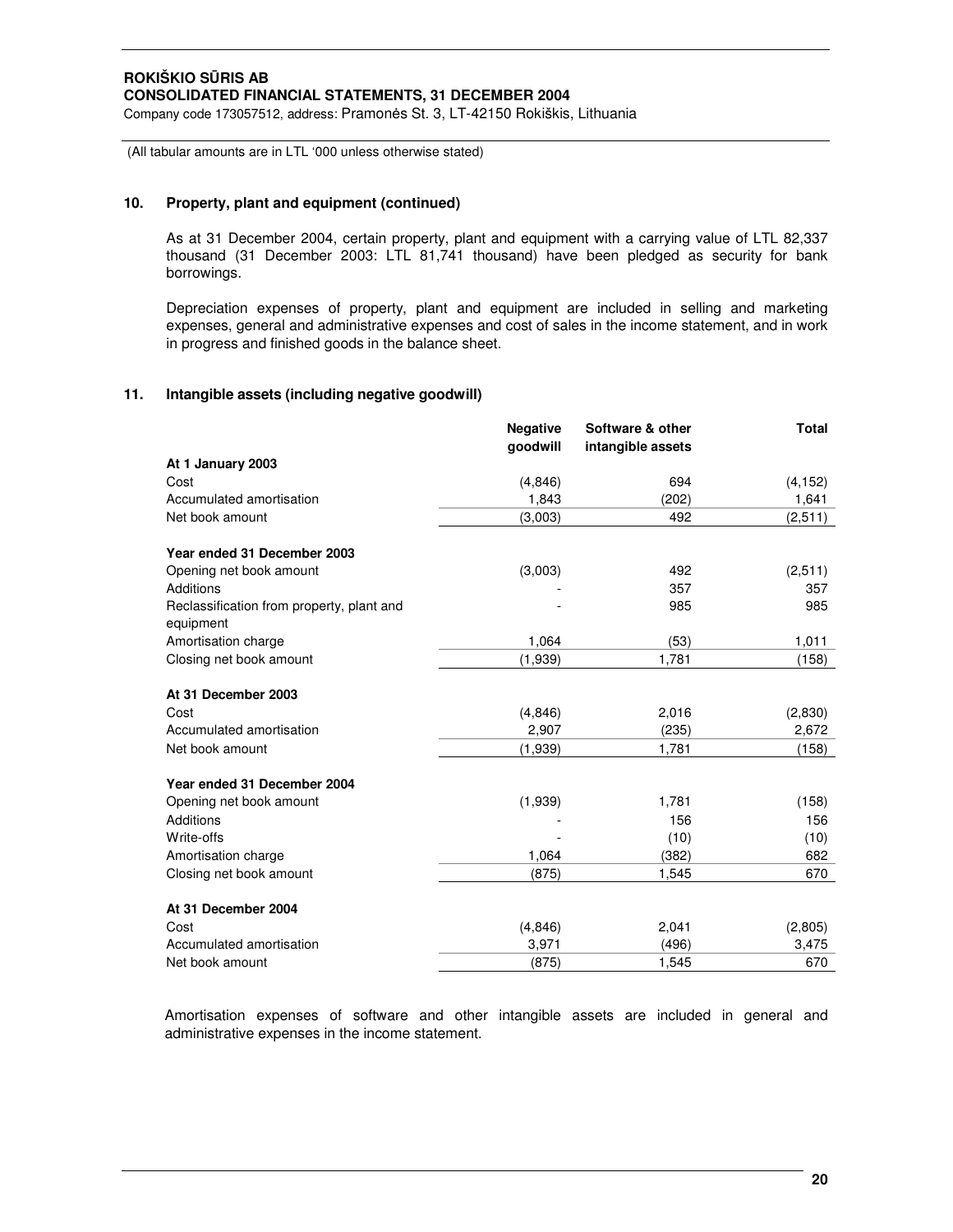Company code 173057512, address: Pramonės St. 3, LT-42150 Rokiškis, Lithuania

(All tabular amounts are in LTL '000 unless otherwise stated)

# **12. Long-term receivables**

|                              | 2004   | 2003   |
|------------------------------|--------|--------|
| Long-term loans to farmers   | 13,378 | 16,213 |
| Long-term loans to employees | 971    | 1,072  |
|                              | 14.349 | 17,285 |
|                              |        |        |

Long-term receivables are stated net of impairment of doubtful debts amounting to LTL 1,716 thousand (2003: LTL 4,239 thousand). The current portion of long-term receivables is presented in Note 15.

Loans to farmers were granted with repayment terms ranging from 1 to 15 years. The annual interest rate ranges from 1 to 10 per cent.

Long-term loans to employees were granted with repayment terms ranging from 5 to 25 years. The loans are interest free.

Loans granted to farmers include non-interest bearing loans totalling LTL 1,883 thousand (2003: LTL 2,029 thousand) granted to the farmers of bankrupted dairies, which have no scheduled terms of repayment.

Loans to employees and farmers include a certain amount of loans granted to Directors and Board member of the Group (Note 25).

In the opinion of the Company's management, the carrying amounts of long-term receivables approximate their fair values.

# **13. Available-for-sale investments**

|                      | 2004      | 2003   |
|----------------------|-----------|--------|
| At beginning of year | 11,305    | 8,051  |
| Additions            | 12,855    | 3,254  |
| Disposals            | (18, 678) | ۰      |
| Fair value gains     | 413       |        |
| At end of year       | 5,895     | 11,305 |
| Non-current          | 15        | 56     |
| Current              | 5,880     | 11,249 |
|                      | 5,895     | 11,305 |

In 2004, the Company acquired 405,778 shares of Žemaitijos Pienas AB for the total consideration of LTL 12,840 thousand in exchange of previously owned 4,705,443 shares of Panevžio Pienas AB with the total carrying amount of LTL 10,540 thousand.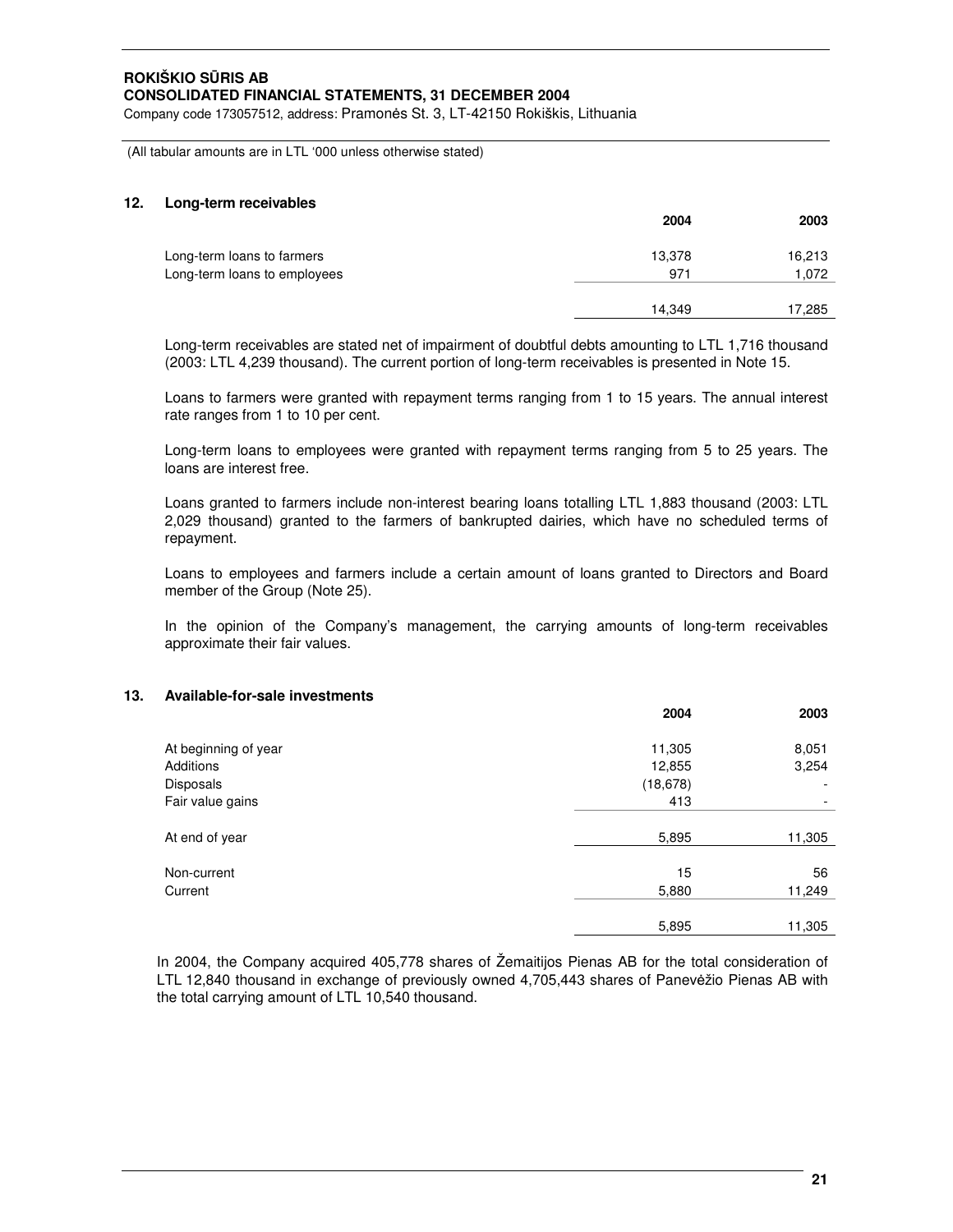Company code 173057512, address: Pramonės St. 3, LT-42150 Rokiškis, Lithuania

(All tabular amounts are in LTL '000 unless otherwise stated)

# **13. Available-for-sale investments (continued)**

**14. Inventories**

The details of available-for-sale investments held as at 31 December 2004 were as follows:

|                                 | Number of<br>shares in issue | Nominal value of<br>share<br>capital in issue | % interest<br>held | <b>Country of</b><br>incorporation |
|---------------------------------|------------------------------|-----------------------------------------------|--------------------|------------------------------------|
| Zemaitijos Pienas AB            | 3,700,000                    | 37,000                                        | 4.66               | Lithuania                          |
| Zemaitijos Pieno Investicija AB | 3,526,699                    | 10,580                                        | 11.63              | Lithuania                          |
| Pieno Žvaigždės AB              | 54,030,451                   | 54,030                                        | Less than 1        | Lithuania                          |
| Žaliasis Taškas UAB             | 74                           | 1,110                                         | 1.35               | Lithuania                          |
| <b>Inventories</b>              |                              |                                               |                    |                                    |
|                                 |                              |                                               | 2004               | 2003                               |
| Raw materials (at cost)         |                              |                                               | 5,876              | 4,854                              |
| Work in progress (at cost)      |                              |                                               | 9,711              | 5,209                              |
| Finished goods (at cost)        |                              |                                               | 34,485             | 60,405                             |
| Other inventory                 |                              |                                               | 4,868              | 6,560                              |
|                                 |                              |                                               | 54,940             | 77,028                             |

As at 31 December 2004, all inventories of the Group have been pledged as security for borrowings.

# **15. Receivables, prepayments and deferred charges**

|                                                          | 2004   | 2003    |
|----------------------------------------------------------|--------|---------|
| Trade receivables                                        | 37,188 | 45,986  |
| VAT receivable                                           | 2.172  | 4.773   |
| Current portion of long-term receivables                 | 2.894  | 2,147   |
| Export subsidies receivable (Note 4)                     | 8.490  |         |
| Receivables on disposal of property, plant and equipment | 2.268  |         |
| Capital grants receivable                                |        | 2.162   |
| Loans granted to related parties (Note 26)               | 4,920  |         |
| Other amounts receivable                                 | 971    | 843     |
| Prepayments and deferred charges                         | 1,800  | 936     |
| Impairment of trade and other amounts receivable         | (445)  | (2,855) |
|                                                          | 60.258 | 53.992  |

# **16. Cash and cash equivalents**

|                          | 2004  | 2003  |
|--------------------------|-------|-------|
| Cash at bank and in hand | 4,312 | 5,222 |
|                          | 4,312 | 5.222 |

Cash in certain bank accounts of the Company, and future cash inflows into these accounts up to LTL 12,400 thousand (2003: LTL 2,700 thousand), and all cash held in and future cash inflows into Bankas NORD/LB Lietuva AB have been pledged as security for borrowings.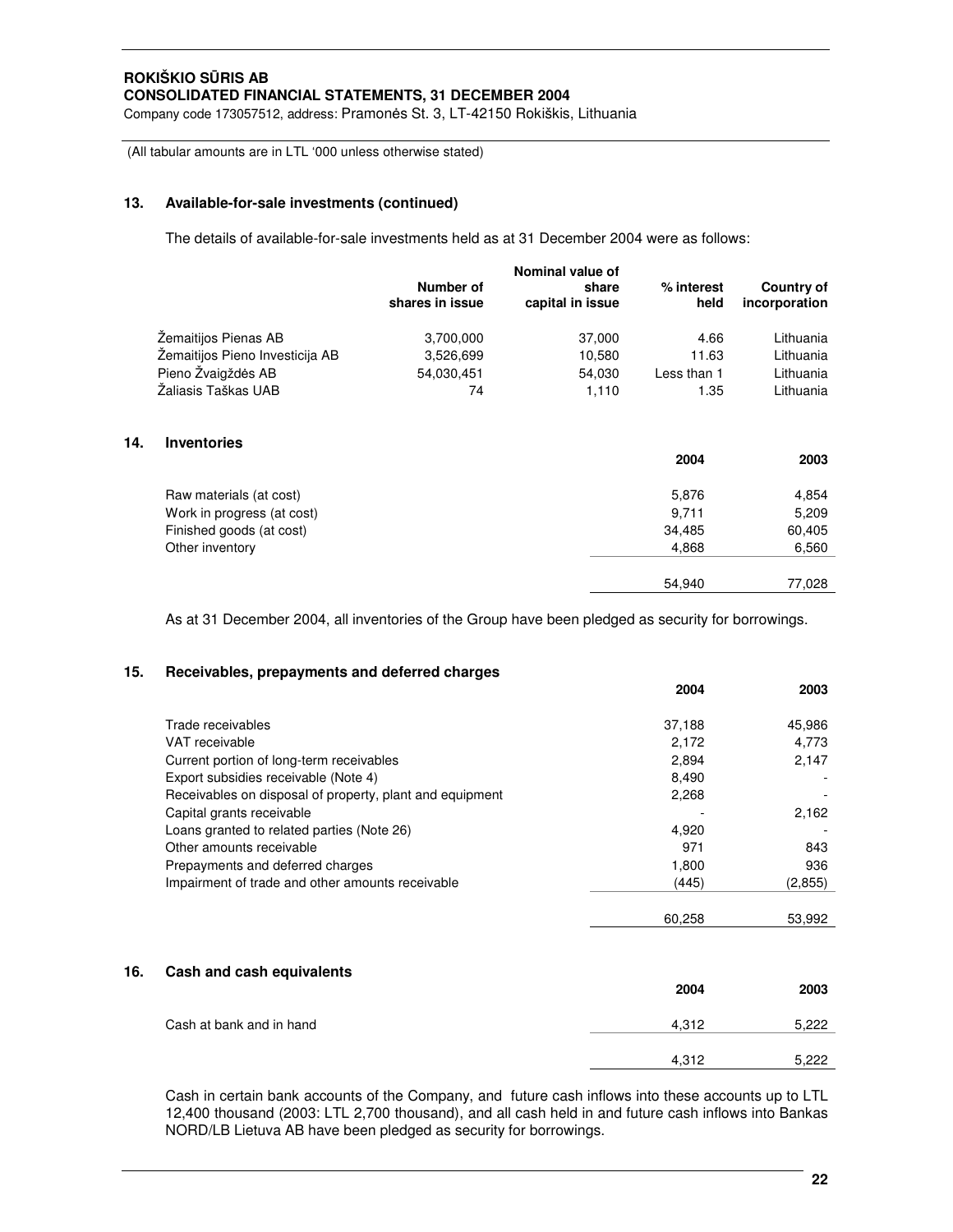Company code 173057512, address: Pramonės St. 3, LT-42150 Rokiškis, Lithuania

(All tabular amounts are in LTL '000 unless otherwise stated)

# **17. Share capital**

As at 31 December 2004, the share capital was comprised of 4,746,270 ordinary registered shares with par value of LTL 10 each. All the shares are fully paid. There were no changes in share capital during the year.

# **18. Treasury shares**

|                      |               | 2004          |               | 2003   |  |
|----------------------|---------------|---------------|---------------|--------|--|
|                      | <b>Number</b> | <b>Amount</b> | <b>Number</b> | Amount |  |
| At beginning of year | 249,190       | 6.224         | 249,190       | 6,224  |  |
| Additions            | 142.857       | 10,000        | -             |        |  |
| At end of year       | 392,047       | 16.224        | 249,190       | 6.224  |  |

# **19. Borrowings**

|                                                               | 2004   | 2003   |
|---------------------------------------------------------------|--------|--------|
| Current                                                       |        |        |
| Short-term bank borrowings                                    | 21,180 | 39,955 |
| Current portion of long-term bank borrowings                  | 6.965  | 4,733  |
| Revolving credit facility for stock and receivables financing |        | 27     |
| Finance lease liabilities                                     | 312    | 288    |
|                                                               | 28,457 | 45,003 |
| Non-current                                                   |        |        |
| Long-term bank borrowings                                     | 9.151  | 16,861 |
| Finance lease liabilities                                     | 252    | 563    |
|                                                               | 9,403  | 17,424 |
| <b>Total borrowings</b>                                       | 37.860 | 62.427 |

The bank borrowings are secured over certain of the property, plant and equipment (Note 10), inventories (Note 14), cash in certain bank accounts (Note 16), and trade receivables (Note 21). Lease liabilities are effectively secured as the rights to leased asset revert to the lessor in the event of default.

Weighted average interest rates effective as at 31 December (per cent) were as follows:

|                                                               | 2004 | 2003 |
|---------------------------------------------------------------|------|------|
| Long-term bank borrowings                                     | 3.5  | 3.73 |
| Short-term bank borrowings                                    | 3.6  | 4.33 |
| Revolving credit facility for stock and receivables financing | 3.65 | 3.75 |
| Finance lease liabilities                                     | 4.33 | 5.9  |
| Bank overdrafts                                               | 3.5  |      |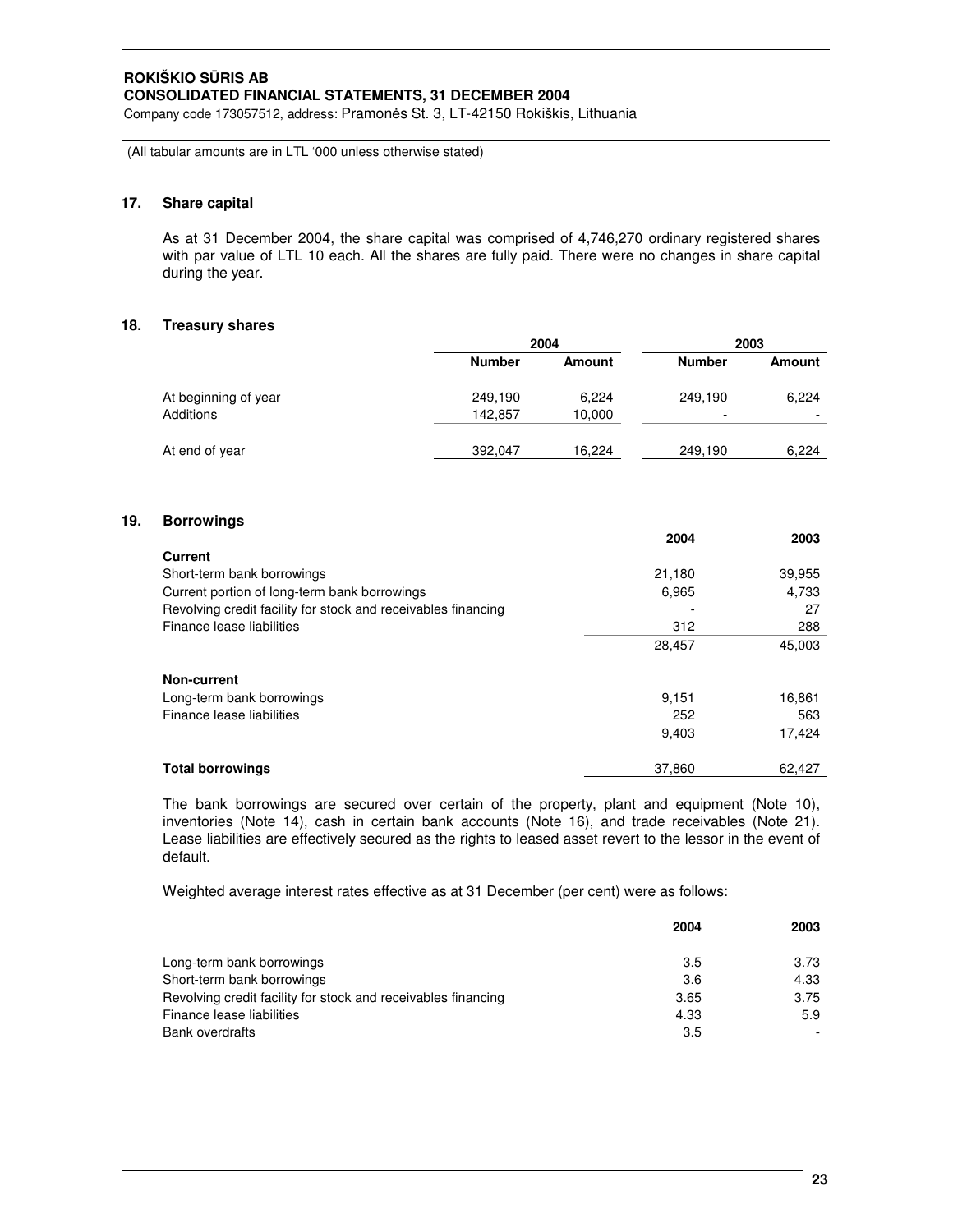Company code 173057512, address: Pramonės St. 3, LT-42150 Rokiškis, Lithuania

(All tabular amounts are in LTL '000 unless otherwise stated)

# **19. Borrowings (continued)**

Maturity of non-current borrowings (excluding finance lease liabilities):

|                       | 2004                     | 2003   |
|-----------------------|--------------------------|--------|
| Between 1 and 2 years | 6,965                    | 4,733  |
| Between 2 and 5 years | 9,151                    | 16,402 |
| Over 5 years          | $\overline{\phantom{a}}$ | 459    |
|                       | 16,116                   | 21,594 |

The Group has the following undrawn committed borrowing facilities:

|                                             | 2004   | 2003   |
|---------------------------------------------|--------|--------|
| Floating rate<br>- expiring within one year | 22,269 | 27,594 |
| Fixed rate<br>- expiring within one year    | 50,052 | 33,201 |
|                                             | 72,321 | 60,795 |

The facilities expiring within one year are short-term loans subject to review at various dates during 2005. Weighted average interest rate of these facilities approximated to 3.6 per cent (2003: 4.11 per cent).

The exposure of the borrowings of the Group to interest rate changes and the periods in which the borrowings are reviewed are as follows:

| 6-12 or less |                                                               |            |
|--------------|---------------------------------------------------------------|------------|
| months       | 1-5 years                                                     | Total      |
|              |                                                               |            |
| 28,526       | 9,334                                                         | 37,861     |
|              |                                                               |            |
| 61,576       |                                                               | 61,576     |
|              |                                                               |            |
|              | 2004                                                          | 2003       |
|              | 337                                                           | 357        |
|              | 257                                                           | 569        |
|              | 594                                                           | 926        |
|              | (30)                                                          | (75)       |
|              |                                                               | 851        |
|              |                                                               |            |
|              |                                                               |            |
|              | 312                                                           | 288        |
|              | 252                                                           | 563        |
|              |                                                               | 851        |
|              | The present value of finance lease liabilities is as follows: | 564<br>564 |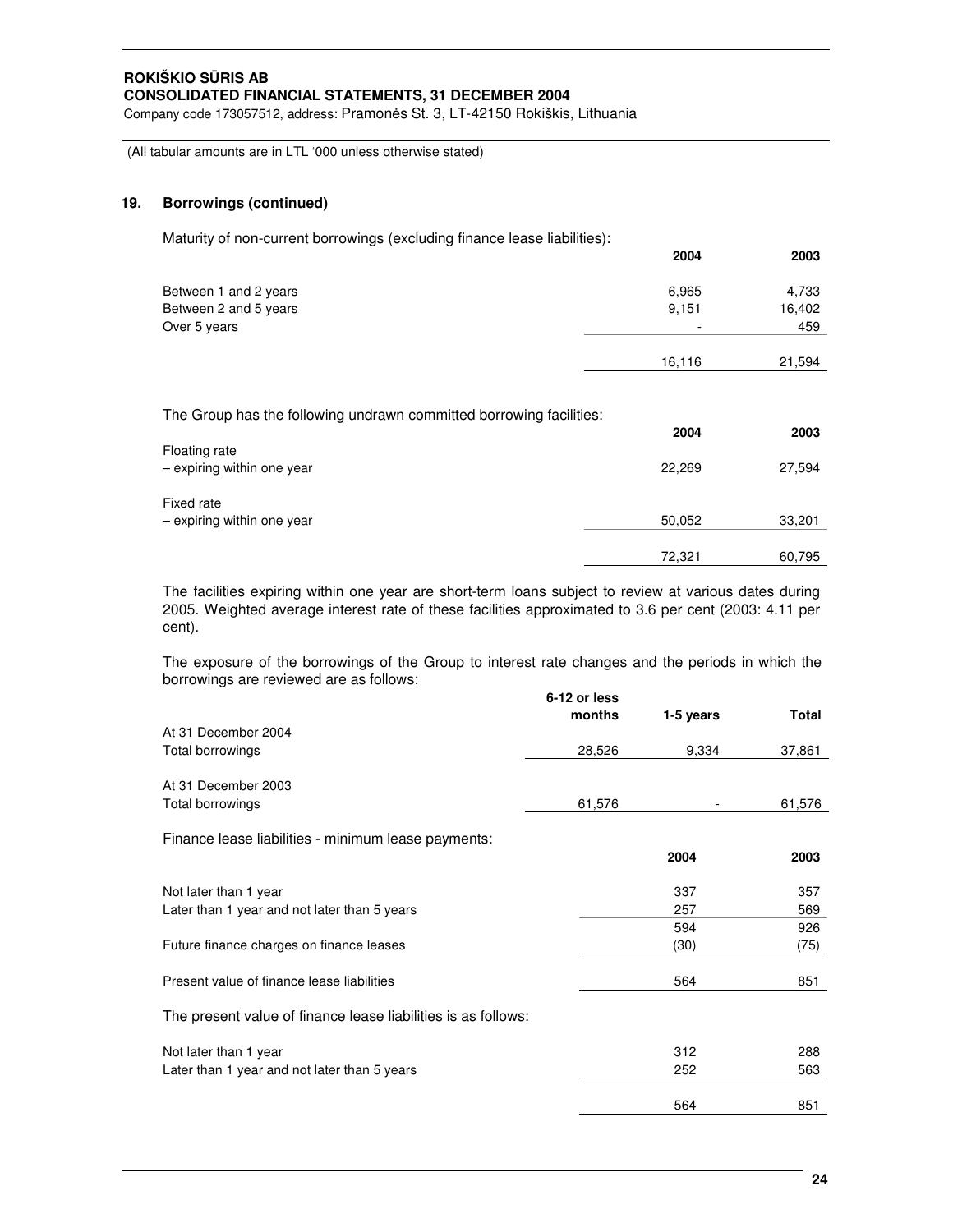Company code 173057512, address: Pramonės St. 3, LT-42150 Rokiškis, Lithuania

(All tabular amounts are in LTL '000 unless otherwise stated)

#### **20. Deferred capital grants**

|                              | 2004    | 2003  |
|------------------------------|---------|-------|
| At beginning of year         | 6,351   |       |
| Capital grants received      | 5,727   | 6,767 |
| Credited to income statement | (1,388) | (416) |
|                              |         |       |
| At end of year               | 10,690  | 6,351 |

Deferred capital grants are related to acquisition of property, plant and equipment and are donated by the European Union funds and Lithuanian Government under the SAPARD programme. The Company has no obligation to repay or otherwise refund the capital grants received unless it breaches the contractual provisions contained in the agreements concluded with the grantors.

#### **21. Trade payables and other amounts payable**

|                                     | 2004   | 2003   |
|-------------------------------------|--------|--------|
| Trade payables                      | 25,118 | 24,308 |
| Salaries, social security and taxes | 2,209  | 2,039  |
| Other payables                      | 100    | 1,274  |
| Accrued charges                     | 3,002  | 6,094  |
| Advances received                   |        | 183    |
|                                     | 30.429 | 33,898 |

# **22. Contingent liabilities**

As at 31 December 2004, the Group had contingent liabilities amounting to LTL 4,079 thousand (2003: LTL 2,885 thousand) in respect of guarantees issued by the Group on behalf of farmers and agricultural companies for banks and other organisations. The Group has given these guarantees in the ordinary course of business and anticipates that no material liabilities will arise.

# **23. Deferred income tax**

Deferred income taxes are calculated in full on temporary differences under the liability method using a principal tax rate of 15 per cent (2003: 15 per cent)

The movement on deferred income tax account was as follows:

|                                                       | 2004  | 2003  |
|-------------------------------------------------------|-------|-------|
| At beginning of year                                  |       |       |
| Charged (credited) to income statement:               |       |       |
| - Unrecognised tax losses of subsidiaries             | 200   | 126   |
| - Utilisation of previously unrecognised tax losses   | (3)   | (101) |
|                                                       | 197   | 122   |
| Tax losses expired or became otherwise non-utilisable | (82)  | (74)  |
| Impairment of deferred tax assets                     | (115) | (48)  |
| At end of year                                        |       |       |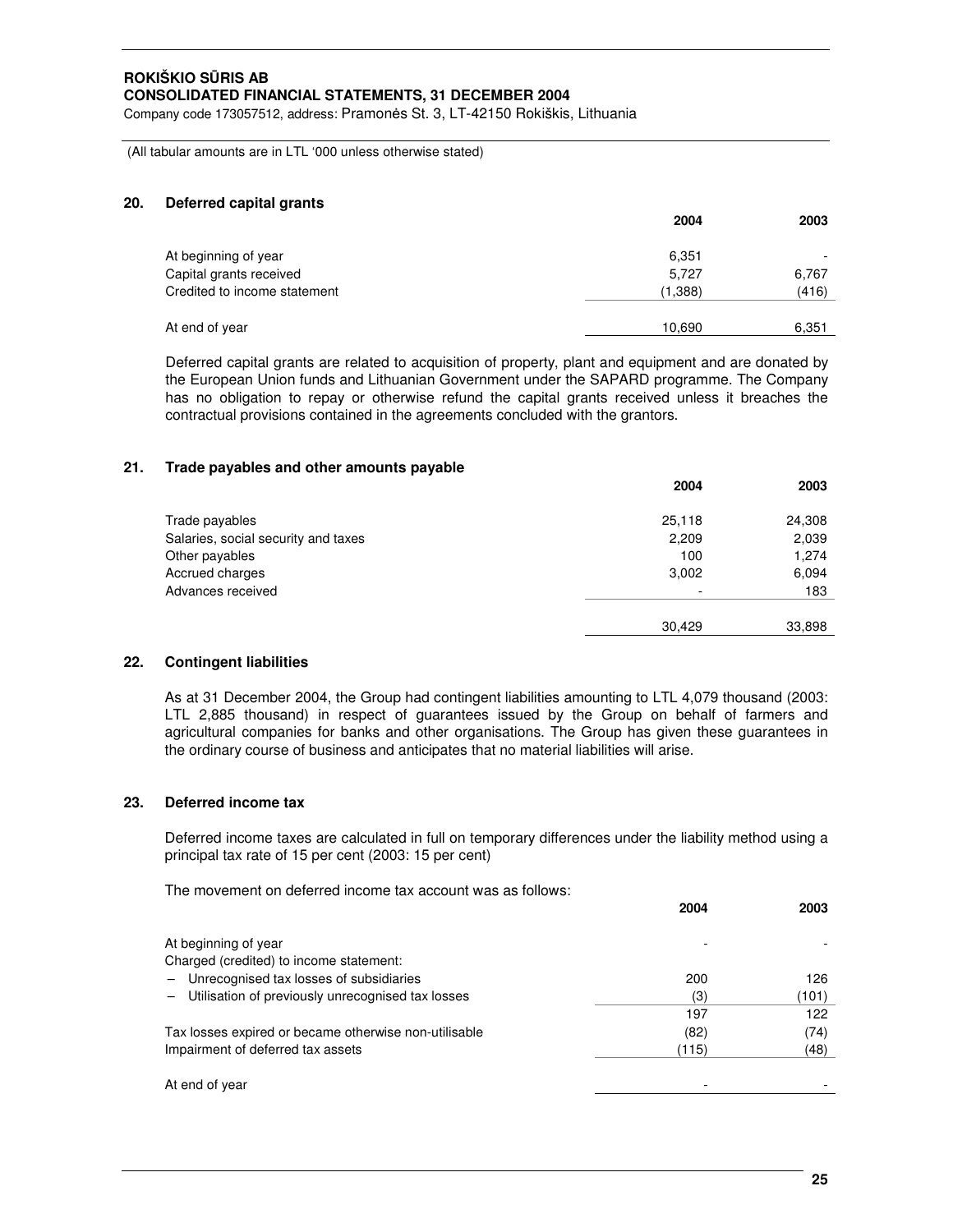Company code 173057512, address: Pramonės St. 3, LT-42150 Rokiškis, Lithuania

(All tabular amounts are in LTL '000 unless otherwise stated)

# **23. Deferred income tax (continued)**

As at 31 December 2004, the gross amount of unrecognised tax losses carry forward against future taxable income of the subsidiaries amounted to LTL 6,677 thousand (2003: LTL 5,911 thousand). Tax losses may be carried forward as follows:

| Year of expiry | <b>Amount</b> |
|----------------|---------------|
| 2005           | 358           |
| 2006           | 4,365         |
| 2007           | 622           |
| 2008           | 1,332         |
|                |               |
|                | 6.677         |

# **24. Cash generated from operations**

Reconciliation of profit before tax and minority interest to cash generated from operations:

|                                                                                                | 2004     | 2003           |
|------------------------------------------------------------------------------------------------|----------|----------------|
| Net profit before tax and minority interest                                                    | 33,825   | 19,511         |
| Adjustments for:                                                                               |          |                |
| depreciation (Note 10)                                                                         | 18,315   | 14,911         |
| amortisation (Note 11)                                                                         | (682)    | (1,011)        |
| write-off of pp&e and intangible assets (Notes 10 and 11)<br>$\qquad \qquad -$                 | 324      | 745            |
| loss on sale of property, plant and equipment                                                  | 341      | 1,554          |
| interest expense (Note 7)<br>$\overline{\phantom{m}}$                                          | 2,580    | 3,253          |
| interest income, including compensation received (Note 7)<br>$\overline{\phantom{m}}$          | (947)    | (823)          |
| write-offs of inventories<br>$\qquad \qquad -$                                                 | 3,181    | 1,997          |
| accrual for bonuses and one-off payments (Note 6)<br>$\overline{\phantom{m}}$                  | 2,076    | 2,914          |
| unrealised currency exchange gain, net<br>$\qquad \qquad -$                                    | 23       | (713)          |
| impairment and write-offs of doubtful and bad receivables (Note 6)<br>$\overline{\phantom{m}}$ | (233)    | 1,646          |
| impairment and write-offs of loans granted to farmers (Note 6)<br>$\overline{\phantom{m}}$     | 908      | 2,814          |
| accrual for vacation reserve                                                                   | (1,826)  | 1,784          |
| fair value loss on derivative financial instruments (Note 7)<br>$\overline{\phantom{m}}$       |          | $\overline{2}$ |
| loss on disposal of available-for-sale investments (Note 7)<br>$\overline{\phantom{m}}$        | 1,873    |                |
| profit on disposal of available-for-sale investments (Note 7)<br>$\overline{\phantom{m}}$      | (558)    |                |
| fair value gains (net) on available-for-sale investments (Note 7)                              | (413)    |                |
| export subsidies received                                                                      | (8,490)  |                |
| amortisation of capital grants received (Note 20)                                              | (1,388)  | (416)          |
| Changes in working capital                                                                     |          |                |
| receivables and prepayments                                                                    | 9,756    | (816)          |
| inventories                                                                                    | 19.085   | (7,659)        |
| payables                                                                                       | (7, 428) | (4,223)        |
|                                                                                                |          |                |
| Cash generated from operations                                                                 | 70,322   | 35,470         |